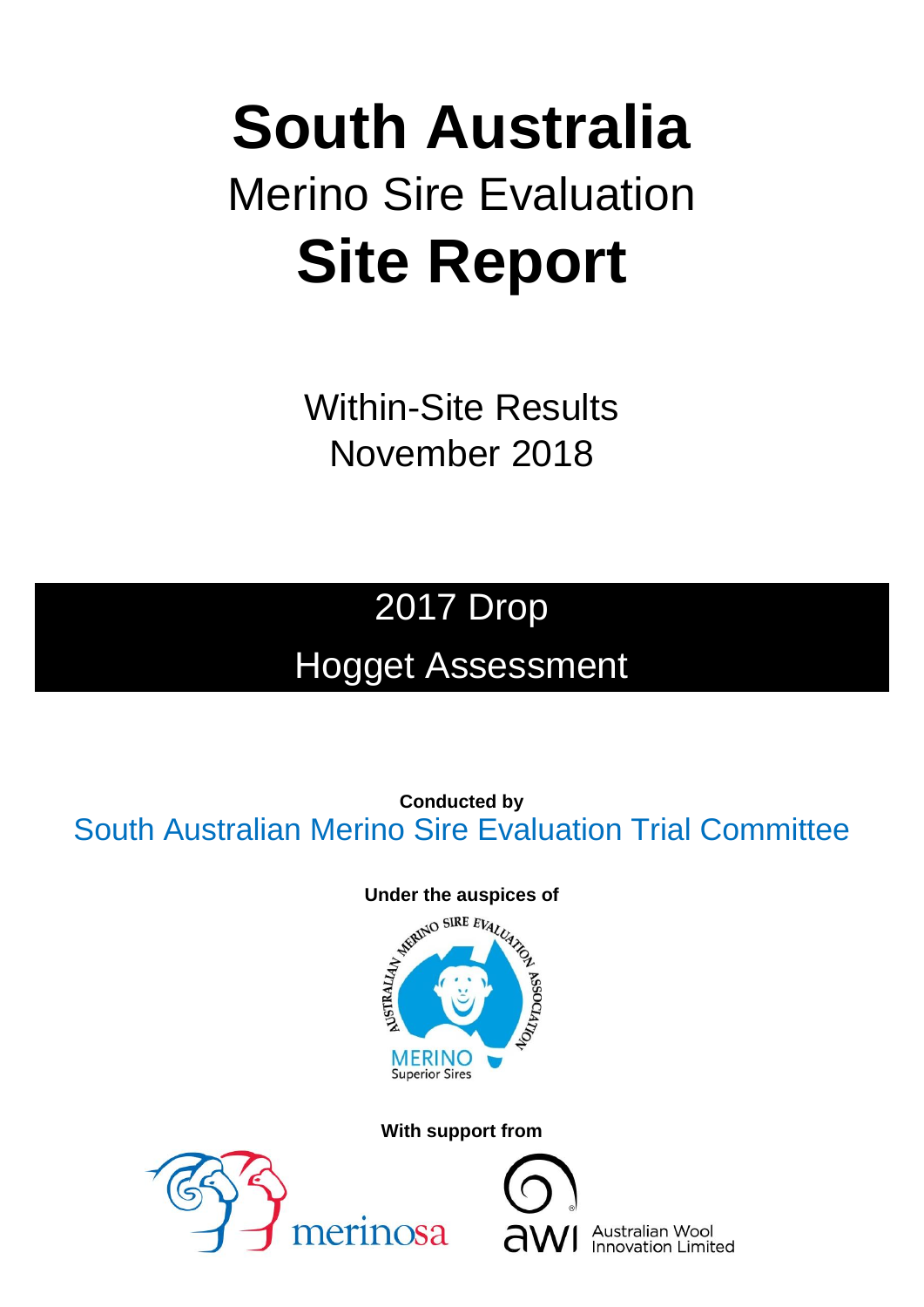#### **Disclaimer**

Australian Merino Sire Evaluation Association Incorporated (AMSEA) is funded by Australian Wool Innovation Limited (AWI) which gratefully acknowledges the funds provided by the Australian Government to support research, development and marketing of Australian wool. AMSEA sponsors, woolgrower entry fees and site committee in-kind contributions also contribute to AMSEA funding. This publication should only be used as a general aid and is not a substitute for specific advice. To the extent permitted by law, AWI and AMSEA exclude all liability for loss or damage arising from the use of the information in this publication. © 2018 Australian Wool Innovation Limited and Australian Merino Sire Evaluation Association Incorporated. All rights reserved.

The Australian Merino Sire Evaluation Association has approved the format used in this report.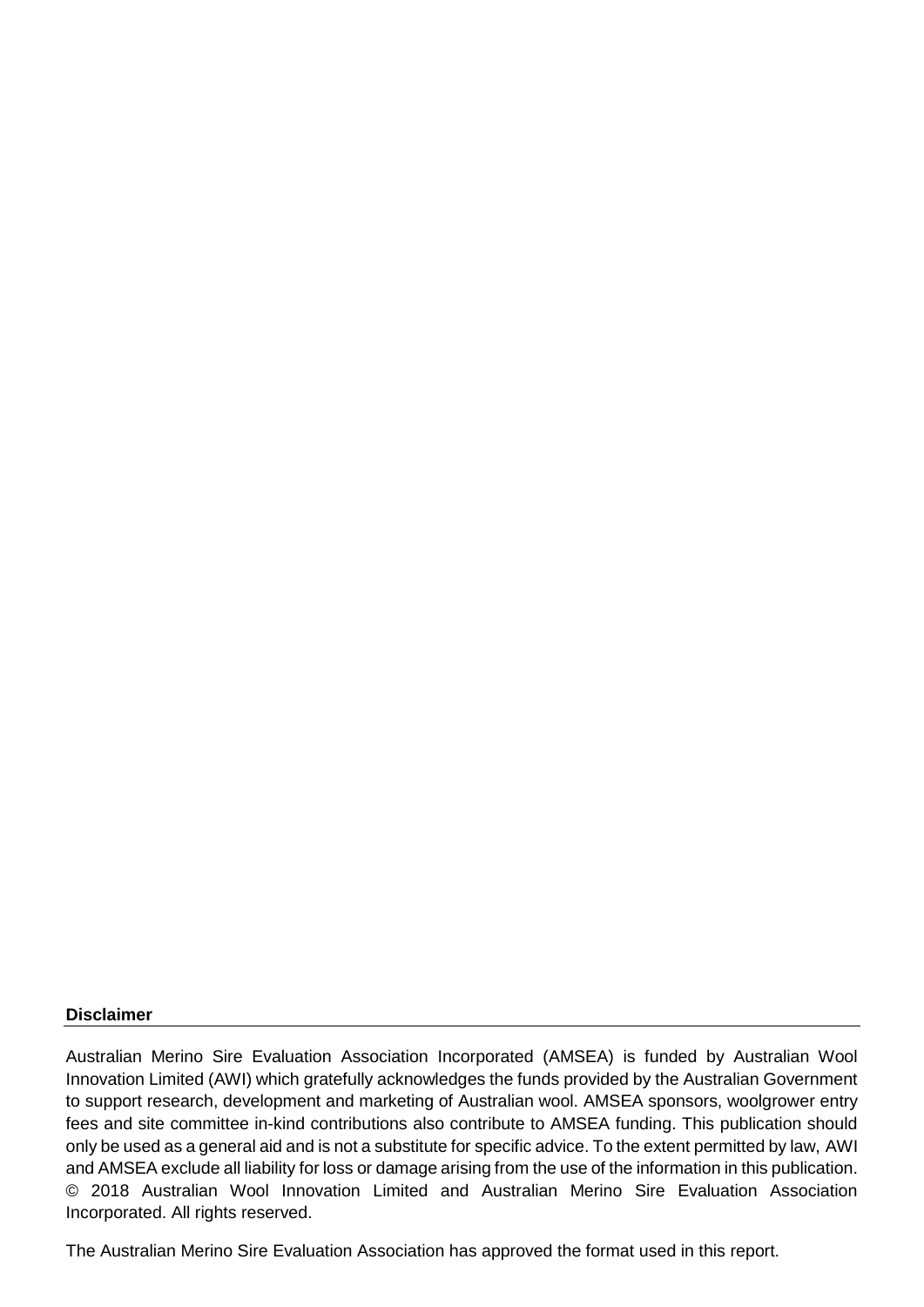#### **South Australia Merino Sire Evaluation**

The South Australian Merino Sire Evaluation Trial (SAMSET) was established in 2017 at Keyneton Station, in the eastern Mount Lofty Ranges. Keyneton Station importantly offered to be the host site for the first Merino Sire Evaluation Trial in SA, to be run on a commercial property.

There was significant interest in the site from both SA and interstate ram breeders, with the quality of rams entered of very high calibre. This will make an important contribution to genetic improvement for the South Australian merino industry.

Supported by Merino SA, the trial is an accredited sire evaluation site run under the rigorous design, recording and data evaluation protocols of the Australian Merino Sire Evaluation Association (AMSEA). AMSEA trials provide the opportunity for objective comparisons to be made between rams from different studs by evaluating their progeny for sheep type, structure, wool production and carcass traits. The progeny are all run together in the same environmental conditions that typify SA Merino production, with all male progeny marked.

As a non-profit site, our sponsors provide a very important contribution, and we would like to acknowledge their generous support of the SA Merino Sire Evaluation Site. We would also like to thank those individuals and/or businesses, including Merino SA and many industry service providers, whom have volunteered their time, service and/or product in helping the site run as smoothly as possible throughout the year.

Roger Fiebig Chairman South Australia Site Committee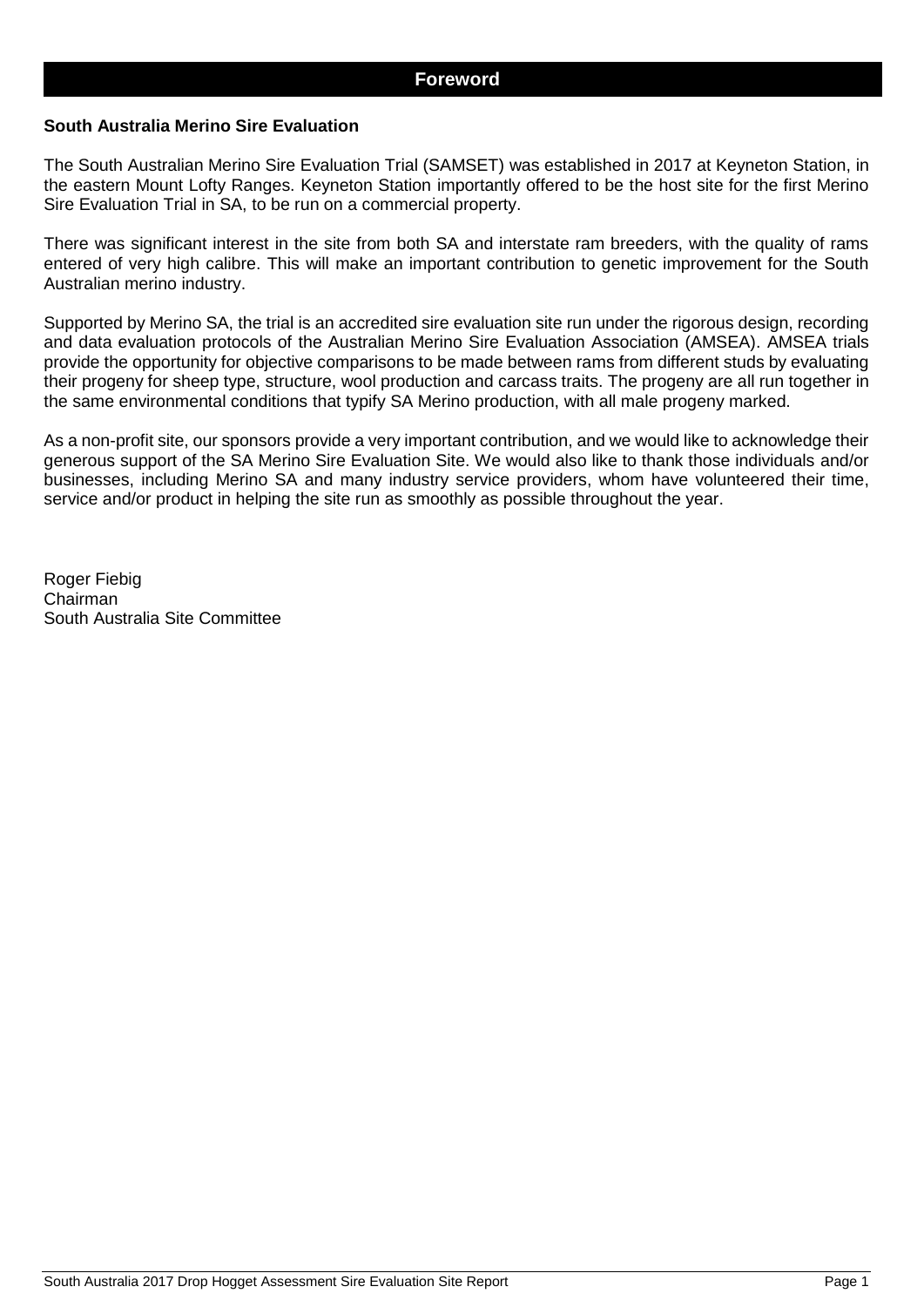## Page

|                        | $\mathbf{1}$   |
|------------------------|----------------|
|                        | $\overline{2}$ |
|                        | 3              |
|                        | $\overline{4}$ |
|                        | 5              |
|                        | 6              |
|                        | $\overline{7}$ |
|                        | $\overline{7}$ |
|                        | 8              |
| <b>Summary Results</b> |                |
|                        | 9              |
|                        | 10             |
|                        | 11             |
|                        |                |
|                        |                |
|                        |                |
|                        |                |
|                        |                |
|                        |                |
|                        |                |
|                        |                |
|                        |                |
|                        |                |
|                        |                |
|                        |                |
|                        | 18             |
| <b>Detail Results</b>  |                |
|                        |                |
|                        | 20             |
|                        | 21             |
|                        | 22             |
|                        | 23             |
|                        | 24             |
|                        | 25             |
|                        | 26             |
|                        | 27             |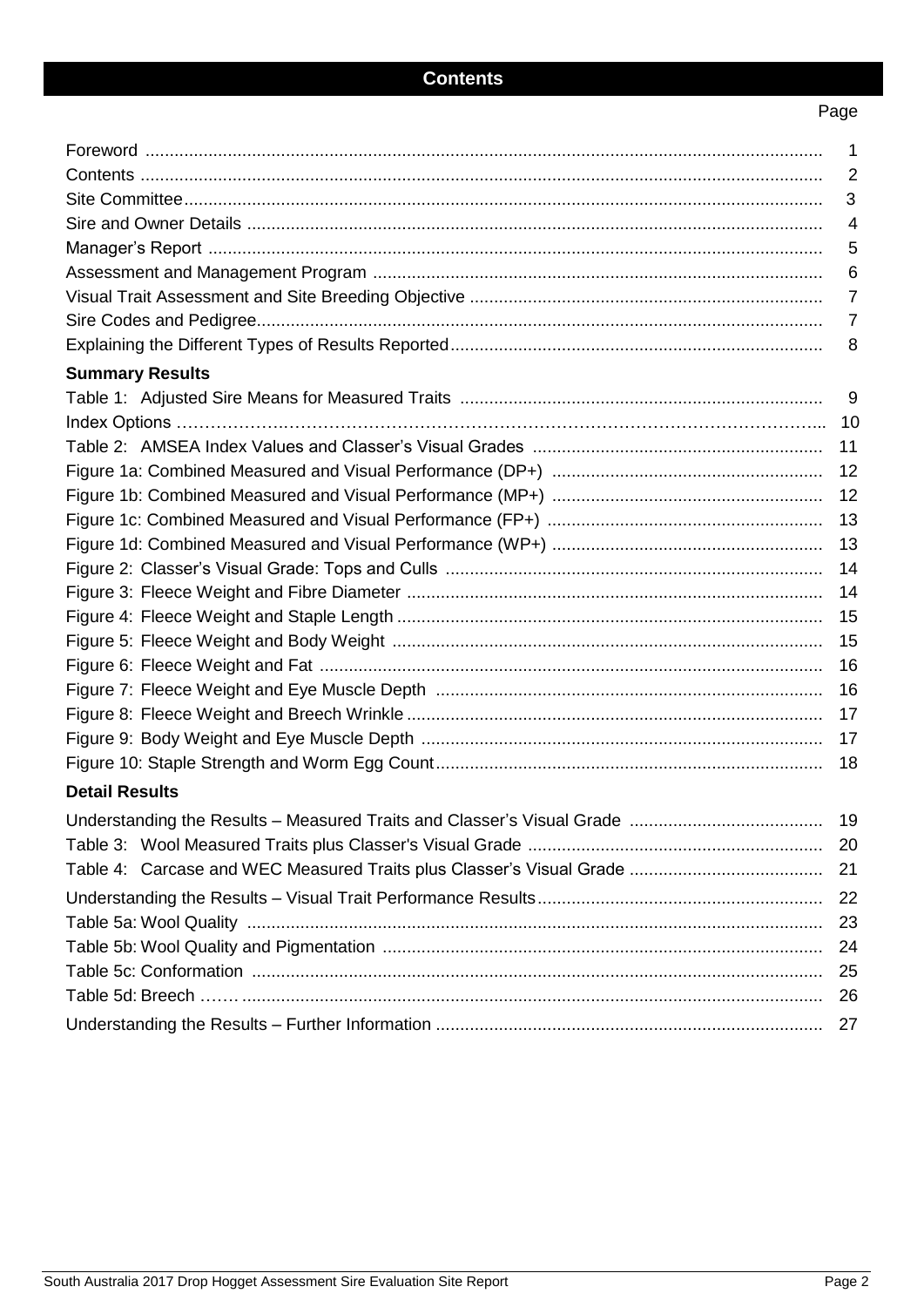## **2017 Drop Hogget Assessment**

The information in this Site Report provides an update of the assessment of the 2017 drop, including the Hogget assessments of the sire's progeny performance for measured and visually assessed traits.

The Yearling wool and visual assessments were made at 12 months of age with 8 months of wool growth with the Hogget wool assessments completed at 16 months of age with 12 months of wool growth.

## **Site Committee**

| <b>Name</b>             | <b>Email</b>                | <b>Phone</b> |
|-------------------------|-----------------------------|--------------|
| <b>Roger Fiebig</b>     | fiebighh@activ8.net.au      | 0407 568 786 |
| <b>Joe Keynes</b>       | keyneton@activ8.net.au      | 0428 648 235 |
| <b>Michelle Cousins</b> | cousinsms@bigpond.com       | 0407 607 899 |
| <b>Bill Walker</b>      | classing@internode.on.net   | 0428 973 804 |
| <b>Hansi Graetz</b>     | pepperwell1@gmail.com       | 0427 790 676 |
| <b>Jennifer Light</b>   | info@merinosa.com.au        | 08 8212 4157 |
| <b>Anna Cameron</b>     | acameron@yalumba.com        | 0403 747 332 |
| <b>Stephen Lee</b>      | stephen.lee@adelaide.edu.au | 0421 570 630 |

For further information on this report please contact:

Stephen Lee (Site AMSEA Representative) stephen.lee@adelaide.edu.au Ben Swain (AMSEA Executive Officer) ben.swain@bcsagribusiness.com.au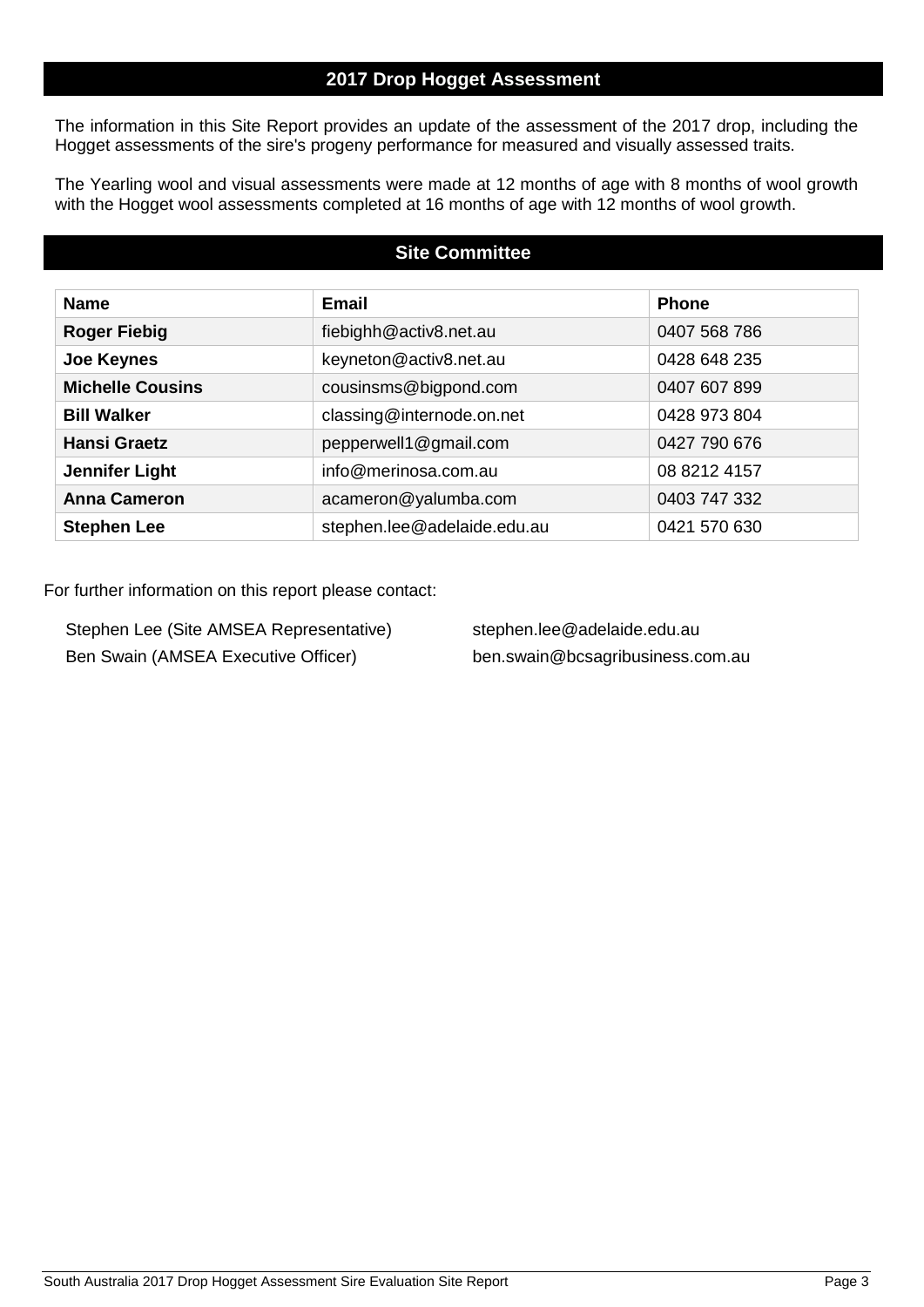## **2017 Drop Owner and Contact Details**

| Breeders flock, Sire name<br><b>Contact Details</b> |                                                                        |  |  |  |  |  |  |  |
|-----------------------------------------------------|------------------------------------------------------------------------|--|--|--|--|--|--|--|
| Sire ID <sup>#</sup> , Breed $†$                    |                                                                        |  |  |  |  |  |  |  |
| Collinsville Poll, 135111                           | <b>George Millington</b>                                               |  |  |  |  |  |  |  |
| 600105-2013-135111, Poll Merino                     | PO Box 26, Hallett SA 5419                                             |  |  |  |  |  |  |  |
|                                                     | M: 0417 87 9218, E: george@collinsville.com.au                         |  |  |  |  |  |  |  |
| Flairdale Poll, 150078 (Link)                       | Wayne & Matt Lehmann                                                   |  |  |  |  |  |  |  |
| 600015-2015-150078, Poll Merino                     | PO Box 323, Tailem Bend SA 5260                                        |  |  |  |  |  |  |  |
|                                                     | P: (08) 8598 7006, M: 0408 89 6877, E: flairdale@internode.on.net      |  |  |  |  |  |  |  |
| Greenfields Poll, 140345 (Link)                     | <b>James Sullivan</b>                                                  |  |  |  |  |  |  |  |
| 600240-2014-140345, Poll Merino                     | PMB 14, Hallett SA 5419                                                |  |  |  |  |  |  |  |
|                                                     | P: (08) 8894 2097, M: 0427 94 2097, E: james@greenfieldsstud.com.au    |  |  |  |  |  |  |  |
| Gunallo Poll, 140007                                | Brad & Ray Schroeder                                                   |  |  |  |  |  |  |  |
| 600880-2014-140007, Poll Merino                     | PO Box 59, Pinnaroo SA 5304                                            |  |  |  |  |  |  |  |
|                                                     | P: (08) 8577 8485, M: 0427 77 8485, E: ray @gunallo.com.au             |  |  |  |  |  |  |  |
| Hamilton Run Poll, 150600                           | <b>Greg Andrews</b>                                                    |  |  |  |  |  |  |  |
| 600840-2015-150600, Poll Merino                     | 210 Murchland Dr, Jamestown SA 5491                                    |  |  |  |  |  |  |  |
|                                                     | P: (08) 8664 0950, M: 0428 16 1746, E: hamiltonrun@bigpond.com         |  |  |  |  |  |  |  |
| Hazeldean, 13.4936 (Link)                           | <b>Jim Litchfield</b>                                                  |  |  |  |  |  |  |  |
| 500383-2013-004936, Merino                          | Hazeldean Pty Ltd, Cooma NSW 2630                                      |  |  |  |  |  |  |  |
|                                                     | P: (02) 6453 5555, M: 0417 67 6561, E: admin@hazeldean.com.au          |  |  |  |  |  |  |  |
| Hilton Heath Poll, 14Y447                           | <b>Matthew Fiebig</b>                                                  |  |  |  |  |  |  |  |
| 600781-2014-14Y447, Poll Merino                     | 8524-8644 Ngarkat Highway, Keith SA 5267                               |  |  |  |  |  |  |  |
|                                                     | P: (08) 8754 2096, E: mlfiebig@activ8.net.au                           |  |  |  |  |  |  |  |
| Kelvale Poll, 150120                                | <b>Stephen Kellock</b>                                                 |  |  |  |  |  |  |  |
| 600416-2015-150120, Poll Merino                     | PO Box 304, Keith SA 5267                                              |  |  |  |  |  |  |  |
|                                                     | P: (08) 8755 1761, M: 0427 43 8138, E: admin@kelvalepollmerinos.com.au |  |  |  |  |  |  |  |
| Leahcim Poll, 152775                                | <b>Andrew and Rosemary Michael</b>                                     |  |  |  |  |  |  |  |
| 600815-2015-152775, Poll Merino                     | PO Box 31, Snowtown SA 5520                                            |  |  |  |  |  |  |  |
|                                                     | P: (08) 8865 2085, M: 0418 82 8431, E: leahcimgenetics@bigpond.com     |  |  |  |  |  |  |  |
| Malleetech Poll, 155180                             | <b>David Smith</b>                                                     |  |  |  |  |  |  |  |
| 609533-2015-155180, Poll Merino                     | 976 Geranium South Road, Geranium SA 5301                              |  |  |  |  |  |  |  |
|                                                     | P: (08) 8577 2216, M: 0427 58 7722, E: david@malleetech.com            |  |  |  |  |  |  |  |
| Mumblebone, 130850 (Link)                           | <b>Chad Taylor</b>                                                     |  |  |  |  |  |  |  |
| 500063-2013-130850, Merino                          | Marapana, 456 Wuuluman Road, Wellington NSW 2820                       |  |  |  |  |  |  |  |
|                                                     | P: (02) 6845 3620, M: 0458 45 3608, E: chad@mumblebone.com.au          |  |  |  |  |  |  |  |
| Pepper Well Poll, 155227                            | Hansi Graetz                                                           |  |  |  |  |  |  |  |
| 601351-2015-005227, Poll Merino                     | PO Box 3, Keyneton SA 5353                                             |  |  |  |  |  |  |  |
|                                                     | P: (08) 8564 8337, M: 0427 79 0676, E: pepperwell1@gmail.com           |  |  |  |  |  |  |  |
| Poll Boonoke, 150026                                | <b>Angus Munro</b>                                                     |  |  |  |  |  |  |  |
| 600001-2015-150026, Poll Merino                     | Boonoke, Conargo Road, Denliquin NSW 2710                              |  |  |  |  |  |  |  |
|                                                     | P: (03) 5884 6604, M: 0488 60 1603, E: amunro@austfood.com.au          |  |  |  |  |  |  |  |
| Ridgway Advance Poll, 150103                        | Darren O'Brien                                                         |  |  |  |  |  |  |  |
| 601307-2015-150103, Poll Merino                     | PO Box 62, Kyancutta SA 5651                                           |  |  |  |  |  |  |  |
|                                                     | P: (08) 8681 2019, M: 0419 77 2173, E: dobandjodie@activ8.net.au       |  |  |  |  |  |  |  |
| Ridgway Poll, 140721 (Link)                         | Brad & Ray Schroeder                                                   |  |  |  |  |  |  |  |
| 601116-2014-140721, Poll Merino                     | PO Box 59, Pinnaroo SA 5304                                            |  |  |  |  |  |  |  |
|                                                     | P: (08) 8577 8485, M: 0427 77 8485, E: ray @gunallo.com.au             |  |  |  |  |  |  |  |
| Roemahkita Poll, 150092                             | <b>Mark Kerin</b>                                                      |  |  |  |  |  |  |  |
| 601127-2015-150092, Poll Merino                     | GullenGamble, Yeoval NSW 2868                                          |  |  |  |  |  |  |  |
|                                                     | P: (02) 6846 4252, M: 0427 46 4252, E: gullen@bordernet.com.au         |  |  |  |  |  |  |  |
|                                                     |                                                                        |  |  |  |  |  |  |  |

**(Link)** Sire evaluated to provide links between years and sites so that the all site results can be combined into a single report, eg, *Merino Superior Sires.*

**(Unreg)** Sire bred in an unregistered flock.<br>
Reed of flock in which the sire way

**†** Breed of flock in which the sire was born

**#** The 16 digit Sire ID is a unique number for all sheep. - 2 for the breed of the flock, e.g.Merino (50), Poll Merino 60), Dohne (51)

- 4 for flock code, AASMB Registered flock code or unregistered code.

- 4 for year of drop & 6 for tag# used in the breeder's records.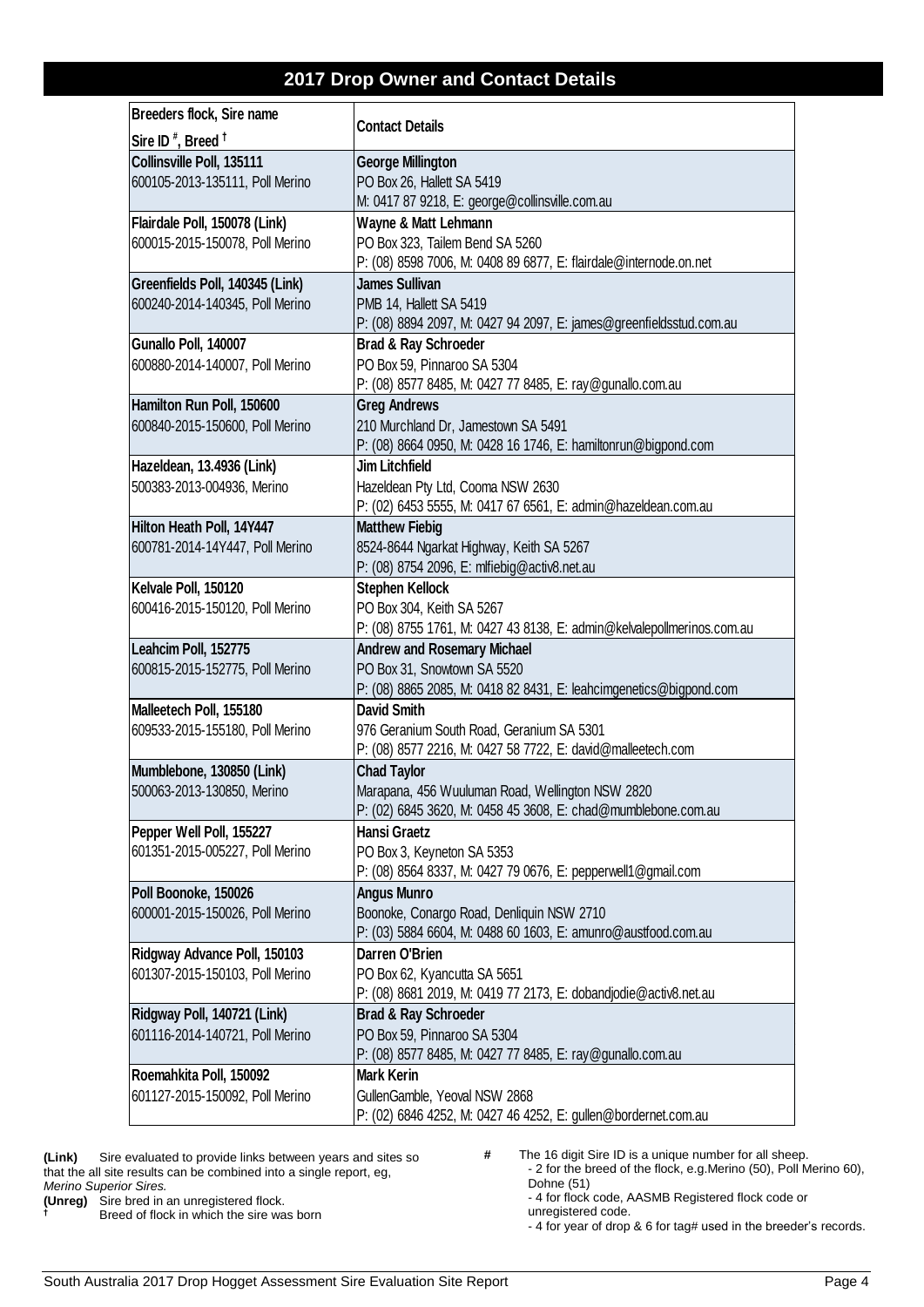#### **Host Property and Ewe Base**

Keyneton Station, Keyneton are the inaugural host of the 2017 cohort for the SA site. Keyneton Station is located in the eastern Mount Lofty Ranges and receives an average 500mm in a winter dominant pattern. The Keyneton Station ewes are 65-70kg and produce 19-20 micron wool. The ewes mated for the 2017 trial were sourced from primarily 2½ year old age group and were classed prior to joining to ensure an even line.

#### **2017 Drop Summary**

The site evaluated 15 rams and 1 funded link sire in 2017. 60 ewes were joined to each sire via AI on 19<sup>th</sup> and 20<sup>th</sup> January 2017. At day 45, 610 ewes (from AI) were scanned as pregnant, representing the number of AI lambs. This gave a rate of 63.5% conception from the AI. There were no significant differences between the 16 different sires, nor the day of insemination. The break to the season was late at Keyneton, occurring mid-June 2017. As a result, the ewes were fed in a containment lot through mid to late pregnancy in Autumn. In mid-May the ewes were divided into twin and single mobs. Both mobs were placed on improved perennial pastures. The twin mob continued to have access to self feeders leading up to and through lambing. When the break finally occurred in mid-June, the conditions were cold resulting in slow pasture growth.

The first cohort of lambs born from 16 rams occurred in June 2017. Lamb marking took place on the 24<sup>th</sup> July 2017 with visual traits fibre pigmentation, non-fibre pigmentation, recessive black, random spot, breech cover and breech wrinkle, recorded. Sire pedigree was established by DNA testing. There were 553 progeny generated across the 16 rams.

At 10 weeks of age the lambs were weaned. Lambs were drenched and weaned on to vetch and oat pastures, and were tip shorn 5<sup>th</sup> October 2017 to reduce potential grass seed issues. Seasonal conditions continued to be tough with a short spring and very little summer rainfall. As a result, lambs were fed beans through self feeders from January through to May 2018.

On May  $28<sup>th</sup>$  2018, major phenotyping was recorded on the 2017 drop progeny including:

- Mid-side fleece sampling: yield, fibre diameter, fibre diameter coefficient of variation, fibre diameter standard deviation, curvature, comfort, staple strength and staple length.
- Visual classing: fleece rot, wool colour, wool character, dust penetration, staple structure, face cover, jaw, legs/feet, dag, and selection grade.
- Carcase scanning: body weight, fat, and eye muscle depth.

Shearing was undertaken on 24<sup>th</sup> September 2018 along with another mid-side sampling. This completed the suite of wool measurements and visual assessments on the 2017 drop including:

- Mid-side fleece sampling: yield, fibre diameter, fibre diameter coefficient of variation, fibre diameter standard deviation, curvature and comfort.
- Collection of greasy and clean fleece weights.
- Post shearing visual classing: shoulder/back and body wrinkle.

Worm Egg Count was not collected on the 2017 drop progeny as the average worm egg count did not go above the testing threshold of 300 eggs per gram.

Joe Keynes Keyneton Station, Keyneton, South Australia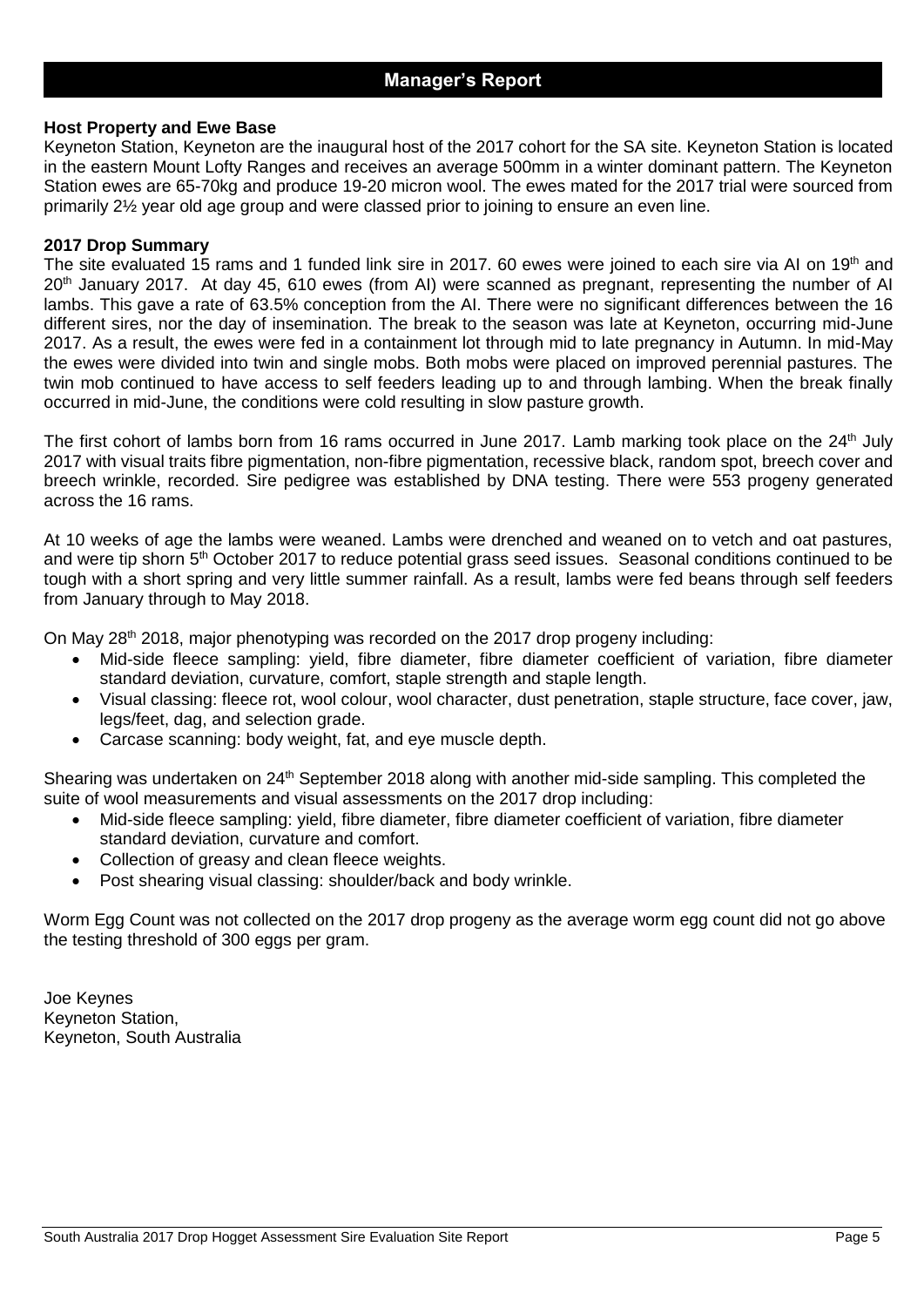## **Assessment and Management Program**

| <b>Activity</b>                                                     | Date/s                                                                                                    | Age                                | Wool                  |
|---------------------------------------------------------------------|-----------------------------------------------------------------------------------------------------------|------------------------------------|-----------------------|
| <b>Selection of ewes</b>                                            | December 2016                                                                                             |                                    |                       |
| <b>Allocation of ewes for mating</b>                                | 19 & 20 January                                                                                           |                                    |                       |
| <b>Pregnancy scanning</b>                                           | 3 March 2017                                                                                              |                                    |                       |
| <b>Allocated to lambing paddocks</b>                                | 30 May 2017                                                                                               |                                    |                       |
| Lambing: start - finish                                             | 12 - 19 June 2017                                                                                         |                                    |                       |
| Lambing mobs boxed to one<br>management group                       | 15 August 2017                                                                                            |                                    |                       |
| Tagging, pigmentation and<br>breech scoring                         | 24 July 2017                                                                                              | 39 days                            |                       |
| <b>Marking</b>                                                      | 24 July 2017                                                                                              | 39 days                            |                       |
| Weaning                                                             | 5 September 2017                                                                                          | 82 days                            |                       |
| <b>Even up Shearing</b>                                             | 5 October 2017                                                                                            | 112 days                           |                       |
| Mid side fleece sampling (Y)<br>Mid side fleece sampling (H)        | 28 May 2018<br>24 September 2018                                                                          | 12 months<br>16 months             | 8 months<br>12 months |
| Visual trait scoring (Y)                                            | 28 May 2018                                                                                               | 12 months                          | 8 months              |
| Shearing (H)                                                        | 24 September 2018                                                                                         | 16 months                          | 12 months             |
| Fat and eye muscle scanning (H)                                     | 28 May 2018                                                                                               | 12 months                          | 8 months              |
| Worm egg count                                                      | WEC not measured                                                                                          |                                    |                       |
| Body Weight (W)<br><b>Body Weight (P)</b><br><b>Body Weight (H)</b> | 5 September 2017<br>28 May 2018<br>24 September 2018                                                      | 3 months<br>12 months<br>16 months |                       |
| <b>Drench</b>                                                       | 5 September 2017 & 21 January 2018                                                                        |                                    |                       |
| <b>Fly treatment</b>                                                | Progeny are mulesed.                                                                                      |                                    |                       |
| <b>Supplementary Feeding</b>                                        | Lambs were fed beans through self feeders from January through<br>to May 2018 and again through July 2018 |                                    |                       |
| Field day or public display                                         | 22nd of June 2018                                                                                         |                                    |                       |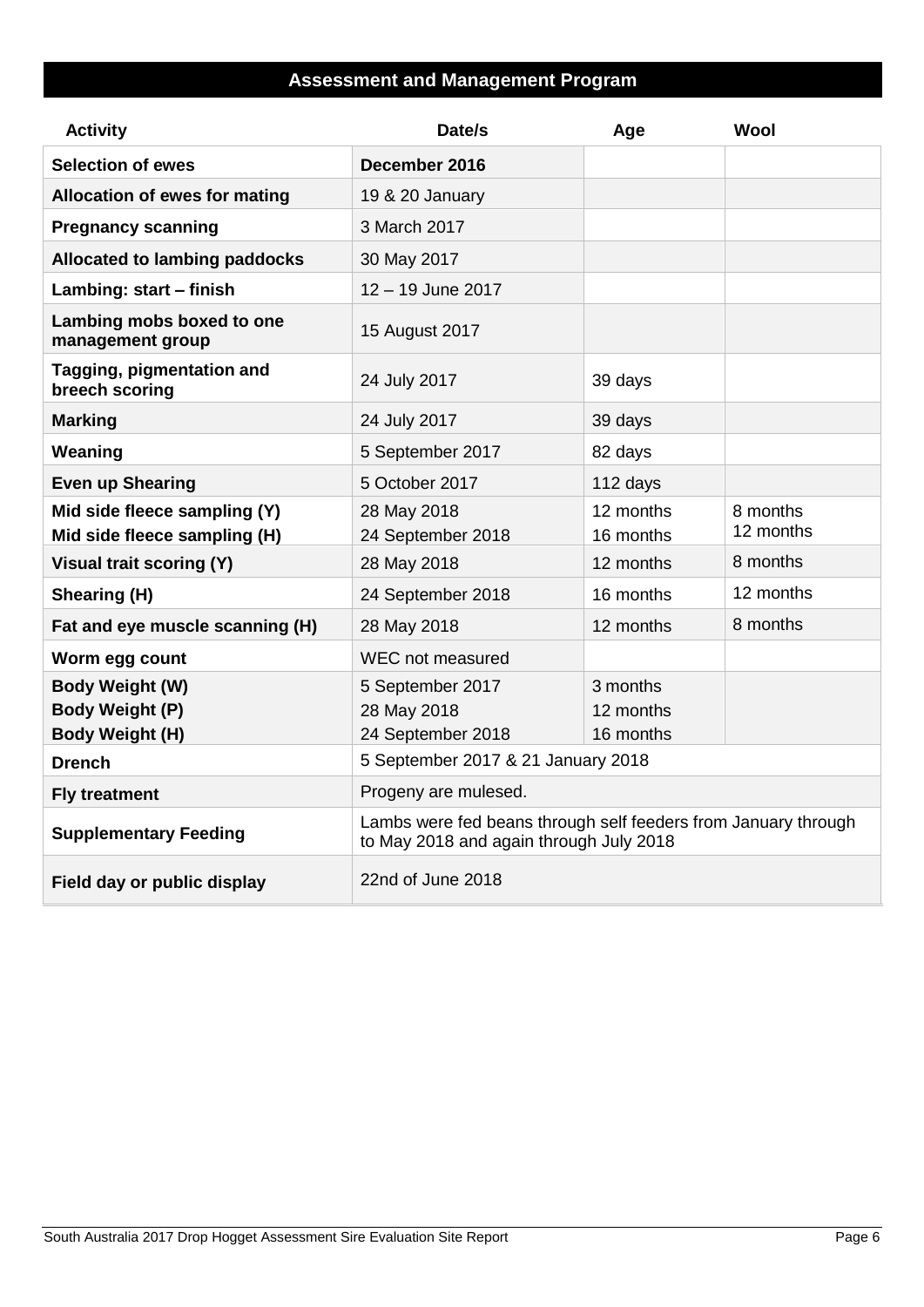#### **Visual trait assessment**

Classer's Grade: Bill Walker Trait Scores: Bill Walker/ Michelle Cousins

#### **Site Breeding Objective used to assess the Visual Classer's Grades**

The Breeding Objective used by the classer/s when selecting the Classers Tops, Flock and Cull grades is described below. The Breeding Objective for both measured and visual assessed traits was developed by the site committee in consultation with the classer prior to the grading.

#### **Breeding Objective**

Rams will be capable of producing progeny with 18-21 micron fleece at 12 months with at least 4kg of wool from 8 months growth from an easy-care plain bodied sheep. In addition, progeny should be capable of achieving 22-25kg carcase weight at 10-12 months of age. Ewe progeny will be fertile and capable of high natural conception rates when first mated at 18 months.

In regard to Classer's Visual Grades the expectation is at the start of grading that there will be a ratio of 10-30% Top, 40-80% Flock and 10-30% Cull. However, the sheep performance relative to the above breeding objective determines the final proportion allocated to each grade.

#### **Sire Codes and Pedigrees**

| <b>Sire</b> |                                    |                          |                                                   |
|-------------|------------------------------------|--------------------------|---------------------------------------------------|
| Codel       | <b>Breeders flock, Sire number</b> | <b>Sheep Genetics ID</b> | <b>Sire of Sire</b>                               |
|             | Collinsville Poll, 135111          | 600105-2013-135111       | 600105-2009-090771 (Collinsville Poll, 090771)    |
| 2           | Flairdale Poll, 150078 (Link)      | 600015-2015-150078       | 600105-2013-130242 (Collinsville Poll, 130242)    |
| 3           | Greenfields Poll, 140345 (Link)    | 600240-2014-140345       | 600240-2012-120201 (Greenfields Poll, 120201)     |
| 4           | Gunallo Poll, 140007               | 600880-2014-140007       | 600880-2012-120008 (Gunallo Poll, 120008)         |
| 5           | Hamilton Run Poll, 150600          | 600840-2015-150600       | 601244-2013-130219 (Kamora Park Poll, 130219)     |
| 6           | Hazeldean, 13.4936 (Link)          | 500383-2013-004936       | 500383-2011-003542 (Hazeldean, 11.3542 (Hugh))    |
| 7           | Hilton Heath Poll, 14Y447          | 600781-2014-14Y447       | 600065-2007-07L015 (Nyowee Poll, 07L015)          |
| 8           | Kelvale Poll, 150120               | 600416-2015-150120       | 600416-2012-120200 (Kelvale Poll 120200)          |
| 9           | Leahcim Poll, 152775               | 600815-2015-152775       | 600815-2012-122899 (Leahcim Poll, 122899)         |
| 10          | Malleetech Poll, 155180            | 609533-2015-155180       | 600571-2013-130087 (Billandri Poll, 130087)       |
| 11          | Mumblebone, 130850 (Link)          | 500063-2013-130850       | 500063-2010-100186 (Mumblebone, 100186)           |
| 12          | Pepper Well Poll, 155227           | 601351-2015-005227       | 601351-2013-003099 (Pepper Well Poll, 003099)     |
| 13          | Poll Boonoke, 150026               | 600001-2015-150026       | 600001-2013-130028 (Poll Boonoke, 130028)         |
| 14          | Ridgway Advance Poll, 150103       | 601307-2015-150103       | 601307-2013-130082 (Ridgway Advance Poll, 130082) |
| 15          | Ridgway Poll, 140721 (Link)        | 601116-2014-140721       | 600815-2010-100858 (Leahcim Poll, 100858)         |
| 16          | Roemahkita Poll, 150092            | 601127-2015-150092       | 600105-2013-130242 (Collinsville Poll, 130242)    |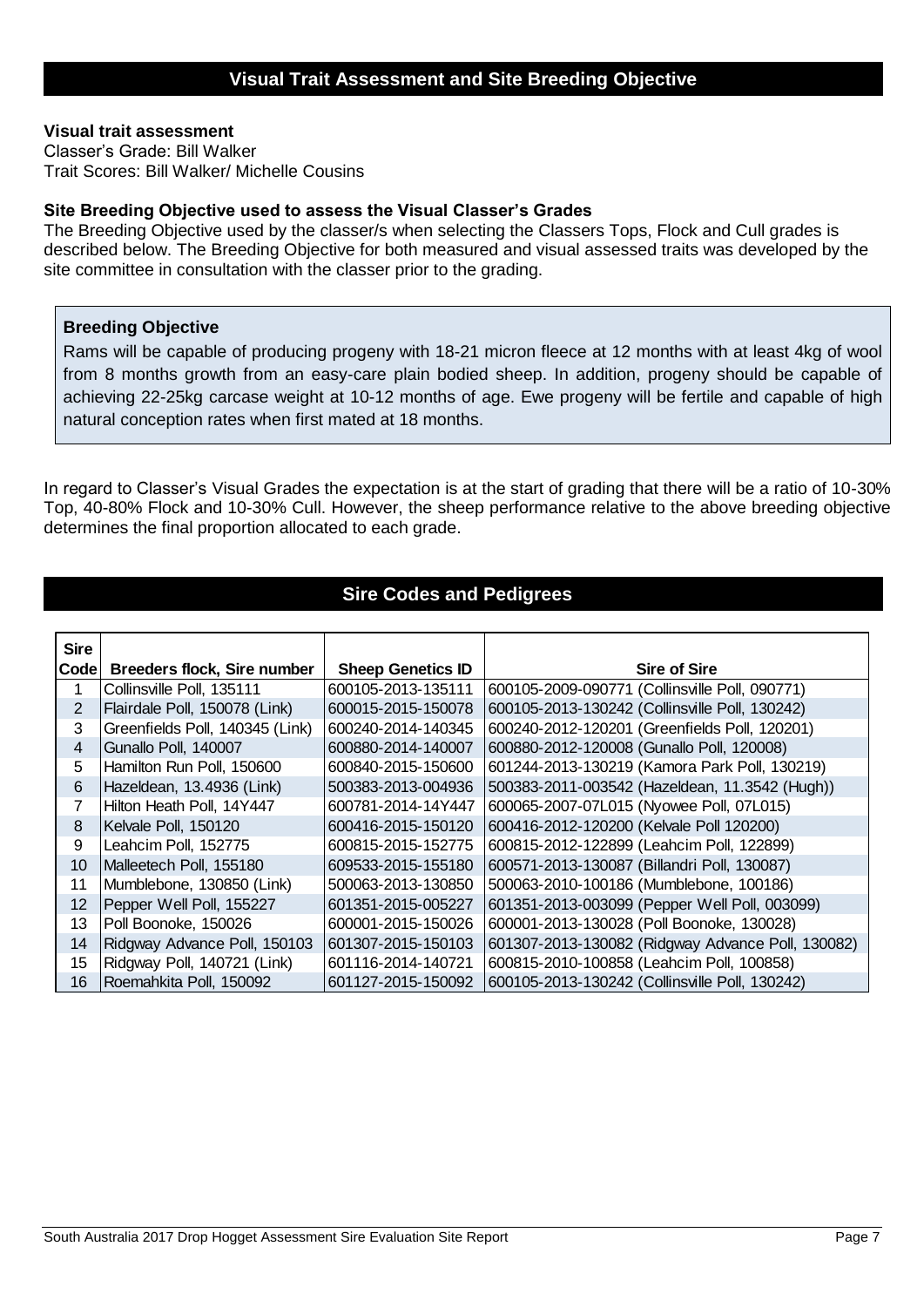## **Raw Data » Adjusted Sire Means » Flock Breeding Values.**

Merino Sire Evaluation produces a variety of result types which are all connected. The types of data produced include **Raw Data**, **Adjusted Sire Means**, **Flock Breeding Values** and **Indexes**. Initial measurements taken during sire evaluation assessments are used as the first level of results (Raw Data), then adjustments are made to increase the selection accuracy and better enable the comparison of results and sires (Adjusted Sire Means and Flock Breeding Values and Indexes).

Where possible, AMSEA publishes **Adjusted Sire Means**, **Flock Breeding Values** and **Indexes** in Site Reports as they offer a higher level of accuracy**.** Visual Traits are reported as **Raw Data**; this is because Adjusted Sire Means and Flock Breeding Values are not currently available for those traits.

#### **Raw Data**

Raw data is unadjusted results as measured in the yard, paddock or wool testing facility.

#### **Adjusted Sire Means**

These are raw data results that have been adjusted for the effect of sex, birth type/rear type, age of dam, dam source, age at measurement and management group.

#### **Flock Breeding Values (FBVs)**

These results have been adjusted in the same way as Adjusted Sire Means, then further calculations have also been made to account for the level of heritability of a trait (some are more heritable than others), correlations between traits and the number of progeny a sire has.

FBVs are within site and within drop. As such they do not include data from other sources as is the case with Australian Sheep Breeding Values (ASBVs), which are reported in Merino Superior Sires.

#### **Indexes**

A breeding index is the combination of breeding values into a single value that reflects a certain emphasis on those traits.

For more information about each Index see the page in this report titled 'Index Options'.

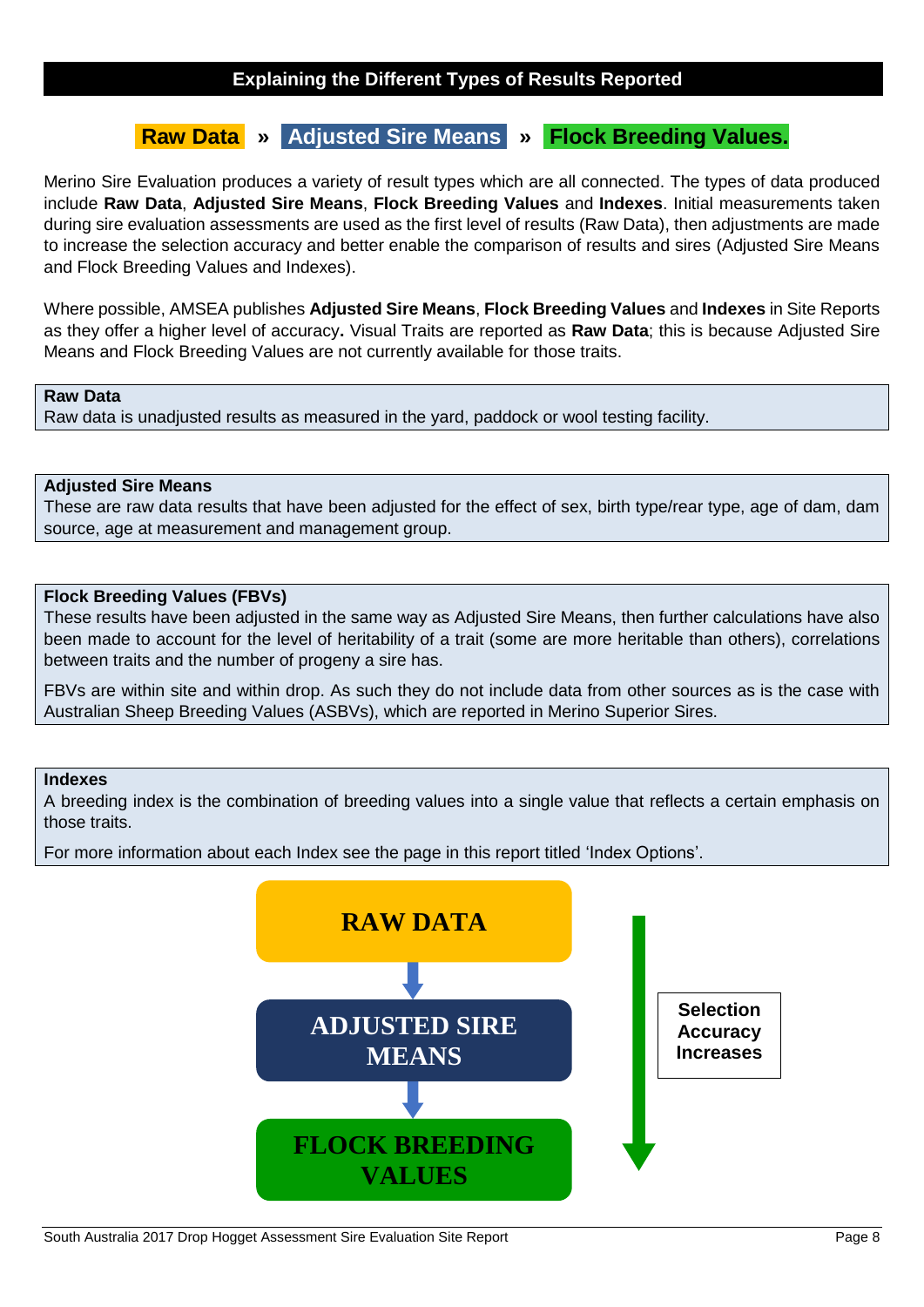#### **Table 1. Adjusted Sire Means for Measured Traits**

**Adjusted Sire Means** are the average performance of all the progeny of a sire adjusted for all available information on sex, birth type, rear type, age of dam, age of measurement and management group, in order to improve the accuracy. No account is made for trait heritability and genetic correlations between traits that can improve the breeding value accuracy, as is the case in Tables 2, 3 and 4.

The highest performing sires for each trait (trait leaders) are highlighted by shading. The **Progeny group average** listed at the bottom of the table is the actual mean of the progeny group which includes both ewes and wethers.

|                |                                  |               |              |            |           |             | <b>Adjusted Sire Means</b> |           |                      |            |            |
|----------------|----------------------------------|---------------|--------------|------------|-----------|-------------|----------------------------|-----------|----------------------|------------|------------|
|                |                                  | <b>Number</b> | <b>GFW</b>   | <b>CFW</b> | <b>FD</b> | <b>FDCV</b> | <b>SL</b>                  | <b>SS</b> | <b>WT</b>            | <b>FAT</b> | <b>EMD</b> |
| <b>Sire</b>    | <b>Breeders flock, Sire name</b> | of            | kg           | kg         | μm        | %           | mm                         | N/ktex    | kg                   | mm         | mm         |
| Code           |                                  | Progeny       | $H^{\wedge}$ | H          | H         | H           | Y                          | Y         | Y<br>W<br>H          | Y          | Y          |
| $\mathbf{1}$   | Collinsville Poll, 135111        | 34            | 4.4          | 2.7        | 15.8      | 19.6        | 59.0                       | 26.6      | 32.7<br>24.7<br>49.6 | 2.2        | 21.8       |
| $\overline{2}$ | Flairdale Poll, 150078           | 29            | 3.9          | 2.4        | 15.4      | 19.0        | 58.6                       | 37.9      | 24.4 30.3 44.2       | 2.0        | 21.2       |
| 3              | Greenfields Poll, 140345         | 23            | 3.8          | 2.3        | 15.7      | 19.0        | 57.1                       | 37.5      | 24.8 29.5 45.4       | 2.3        | 22.9       |
| $\overline{4}$ | Gunallo Poll, 140007             | 42            | 3.7          | 2.3        | 15.4      | 19.3        | 58.7                       | 28.7      | 24.6 31.2 46.8       | 2.2        | 21.3       |
| 5              | Hamilton Run Poll, 150600        | 36            | 4.2          | 2.5        | 16.4      | 20.0        | 61.3                       | 29.5      | 32.6 49.0<br>25.1    | 2.3        | 21.9       |
| $6\phantom{.}$ | Hazeldean, 13.4936               | 29            | 4.4          | 2.8        | 15.1      | 19.4        | 60.7                       | 32.2      | 24.5 30.5 46.3       | 2.1        | 22.0       |
| $\overline{7}$ | Hilton Heath Poll, 14Y447        | 40            | 4.2          | 2.6        | 15.9      | 20.0        | 59.2                       | 33.2      | 24.8 32.6 50.7       | 2.2        | 22.0       |
| 8              | Kelvale Poll, 150120             | 47            | 4.1          | 2.5        | 16.0      | 19.0        | 65.0                       | 32.4      | 25.2 32.4 48.7       | 2.2        | 22.5       |
| 9              | Leahcim Poll, 152775             | 36            | 4.0          | 2.4        | 15.5      | 18.0        | 58.8                       | 30.7      | 25.8 33.3 50.6       | 2.2        | 22.2       |
| 10             | Malleetech Poll, 155180          | 35            | 4.4          | 2.6        | 16.0      | 19.1        | 64.9                       | 38.8      | 26.1 31.8 48.7       | 2.3        | 21.8       |
| 11             | Mumblebone, 130850               | 36            | 4.3          | 2.6        | 16.1      | 17.9        | 65.8                       | 32.4      | 24.8 32.9 49.5       | 2.4        | 23.0       |
| 12             | Pepper Well Poll, 155227         | 36            | 3.7          | 2.2        | 16.4      | 19.1        | 61.4                       | 29.6      | 32.8<br>23.6<br>49.3 | 2.3        | 22.9       |
| 13             | Poll Boonoke, 150026             | 33            | 4.0          | 2.4        | 15.8      | 20.0        | 58.7                       | 29.0      | 25.9 32.4 49.9       | 2.2        | 21.3       |
| 14             | Ridgway Advance Poll, 150103     | 24            | 4.5          | 2.8        | 16.1      | 18.4        | 64.8                       | 29.6      | 25.3 35.0 51.7       | 2.3        | 22.8       |
| 15             | Ridgway Poll, 140721             | 40            | 4.1          | 2.6        | 15.7      | 18.2        | 61.3                       | 31.6      | 32.9 49.3<br>25.7    | 2.1        | 21.1       |
| 16             | Roemahkita Poll, 150092          | 33            | 3.8          | 2.3        | 15.5      | 19.6        |                            | 37.1      | 30.8<br>24.7<br>46.3 | 2.0        | 21.4       |
|                | Progeny group average            | 35            | 4.1          | 2.5        | 15.8      | 19.1        | 60.7                       | 32.3      | 25.0<br>32.1<br>48.5 | 2.2        | 22.0       |
|                |                                  |               | kg           | kg         | µm        | %           | mm                         | N/ktex    | kg                   | mm         | mm         |

 $\wedge$  W = Weaning (42 to 120 days); P = Post Weaning (210 to 300 days); Y = Yearling (300 to 400 days); H = Hogget (400 to 540 days); A = Adult (540 days and older)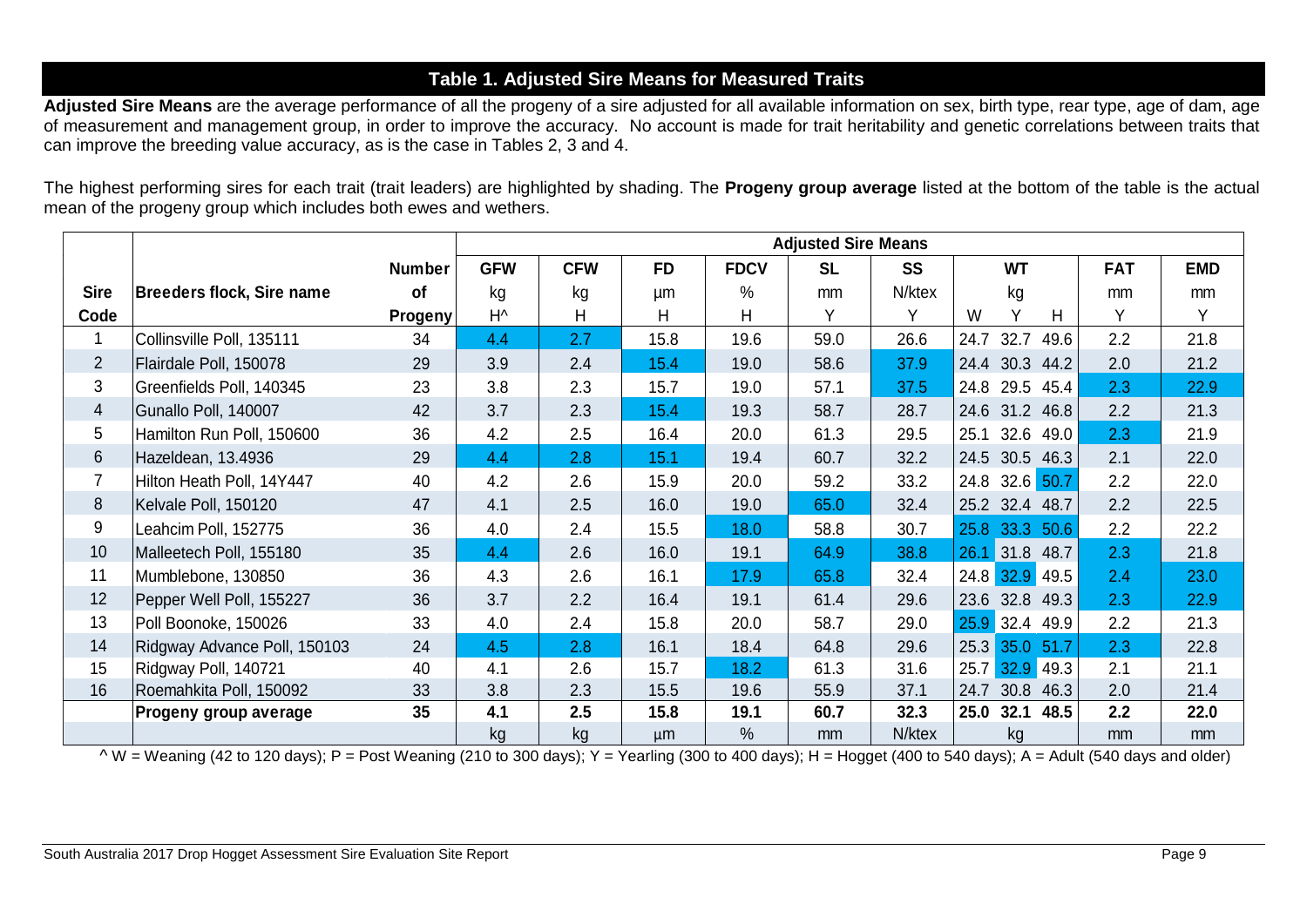A breeding index combines multiple Flock Breeding Values into a single value that reflects a certain emphasis on these traits. It is important that you use an index that best matches the breeding objective and production system of the flock you are selecting for.

It is recommended that the performance of individual Flock Breeding Values and visually assessed traits is used in conjunction with an index as selection indexes assist in making balanced selection decisions.

The indexes on the following page are the DP+; MP+; FP+ and WP+. The first 3 of these indexes are the same as MERINOSELECT indexes of that name but account for the fact that direct reproduction records have not yet been recorded on the progeny. The WP+ index is unique to AMSEA.

Charts shown display the percentage contribution that each trait makes to economic gain in a commercial flock that uses an index for sire selection. Additionally, included for each index are the likely within-flock responses from using an index for 10 years. These responses are based on a ram breeding flock with a standard breeding program, no introduction of outside genetics and applying 35% of their selection emphasis on traits that are not in the index (such as visually assessed performance).

#### **Dual Purpose Plus (DP+)**

Based on a meat focused production system where surplus progeny are sold as lambs and a portion of ewes are joined to terminal sires. Large increase in body weight and carcase traits. Moderate increase in fleece weight. Maintain fibre diameter and staple strength. Moderate increase in reproduction.

#### **Merino Production Plus (MP+)**

Based on a balanced wool and meat production system where surplus progeny are sold as hoggets. Balanced emphasis on increasing fleece weight and reduction in fibre diameter. Moderate increase in body weight, with little change in reproduction.

#### **Fibre Production Plus (FP+)**

Based on a wool production system where wethers are retained, operating in an environment where worms cause economic losses. Large reduction in fibre diameter. Moderate increase in staple strength. Small reduction in WEC (if measured in the breeding program). Small increase in fleece weight. Little change in body weight and reproduction.

#### **Wool Production Plus (WP+)**

Based on the MP+ production system with a greater emphasis on increasing fleece weight, while maintaining fibre diameter and a moderate emphasis on increasing body weight.

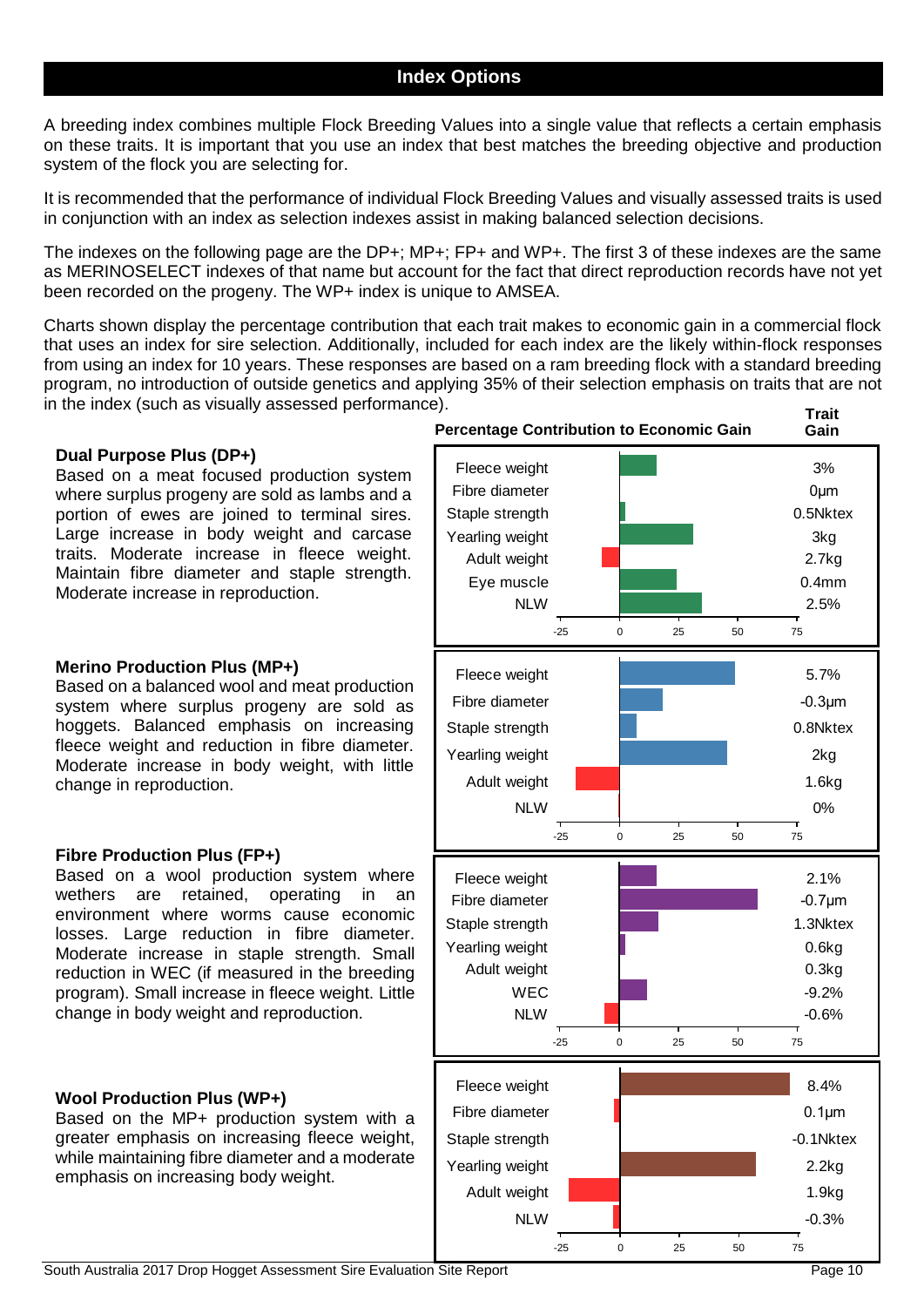## **Table 2. AMSEA Index Values and Classer's Visual Grade**

The index values reported are based on measured traits FBV performance with varying emphasis on fleece weight, fibre diameter, body weight, staple strength and worm egg count. See 'Index Options' (page 12) for more information on the indexes presented in the table below.

The highest performing sires for each trait (trait leaders) are highlighted by shading. Each sire is listed for Classer's Visual Grade and the same four indexes are reported at all site evaluations.

|                         |                                  |               |                |               | <b>AMSEA Index Values</b> |                                               | <b>Classer's Visual Grade</b> |              |
|-------------------------|----------------------------------|---------------|----------------|---------------|---------------------------|-----------------------------------------------|-------------------------------|--------------|
|                         |                                  | <b>Number</b> | Dual           | <b>Merino</b> | <b>Fibre</b>              | Wool                                          | <b>Tops</b>                   | <b>Culls</b> |
| <b>Sire</b>             | <b>Breeders flock, Sire name</b> | <b>of</b>     | <b>Purpose</b> |               |                           | <b>Production   Production   Production  </b> | ℅                             | %            |
| Code                    |                                  | progeny       | <b>Plus</b>    | <b>Plus</b>   | <b>Plus</b>               | <b>Plus</b>                                   | Y۸                            | Υ            |
|                         | Collinsville Poll, 135111        | 34            | 106            | 108           | 101                       | 116                                           | $-7$                          | $-11$        |
| $\overline{2}$          | Flairdale Poll, 150078           | 29            | 75             | 98            | 108                       | 88                                            | $-2$                          | $-4$         |
| 3                       | Greenfields Poll, 140345         | 23            | 97             | 89            | 101                       | 80                                            | $-5$                          | 18           |
| $\overline{\mathbf{4}}$ | Gunallo Poll, 140007             | 42            | 67             | 78            | 85                        | 76                                            | $\overline{0}$                | 8            |
| 5                       | Hamilton Run Poll, 150600        | 36            | 93             | 85            | 82                        | 96                                            | $-10$                         | -4           |
| 6                       | Hazeldean, 13.4936               | 29            | 103            | 120           | 122                       | 116                                           | $-7$                          | 3            |
| 7                       | Hilton Heath Poll, 14Y447        | 40            | 114            | 114           | 107                       | 116                                           | $-4$                          | 10           |
| 8                       | Kelvale Poll, 150120             | 47            | 111            | 100           | 98                        | 102                                           | 9                             | $-3$         |
| 9                       | Leahcim Poll, 152775             | 36            | 112            | 105           | 103                       | 102                                           | 13                            | $-10$        |
| 10                      | Malleetech Poll, 155180          | 35            | 108            | 118           | 118                       | 114                                           | $-11$                         | 8            |
| 11                      | Mumblebone, 130850               | 36            | 118            | 100           | 97                        | 105                                           | 18                            | $-18$        |
| 12                      | Pepper Well Poll, 155227         | 36            | 98             | 65            | 67                        | 71                                            | $-5$                          | $-7$         |
| 13                      | Poll Boonoke, 150026             | 33            | 83             | 88            | 86                        | 93                                            | $-13$                         | 17           |
| 14                      | Ridgway Advance Poll, 150103     | 24            | 136            | 123           | 109                       | 130                                           | 21                            | $-6$         |
| 15                      | Ridgway Poll, 140721             | 40            | 93             | 109           | 107                       | 108                                           | 10                            | $-11$        |
| 16                      | Roemahkita Poll, 150092          | 33            | 84             | 98            | 107                       | 86                                            | $-7$                          | 10           |
|                         | <b>Average performance</b>       | 35            | 100            | 100           | 100                       | 100                                           | 16                            | 35           |

^ W = Weaning (42 to 120 days); P = Post Weaning (210 to 300 days); Y = Yearling (300 to 400 days); H = Hogget (400 to 540 days); A = Adult (540 days and older)

1 Classer's Visual Grade is expressed as the percentage deviation of average Tops% and Culls%.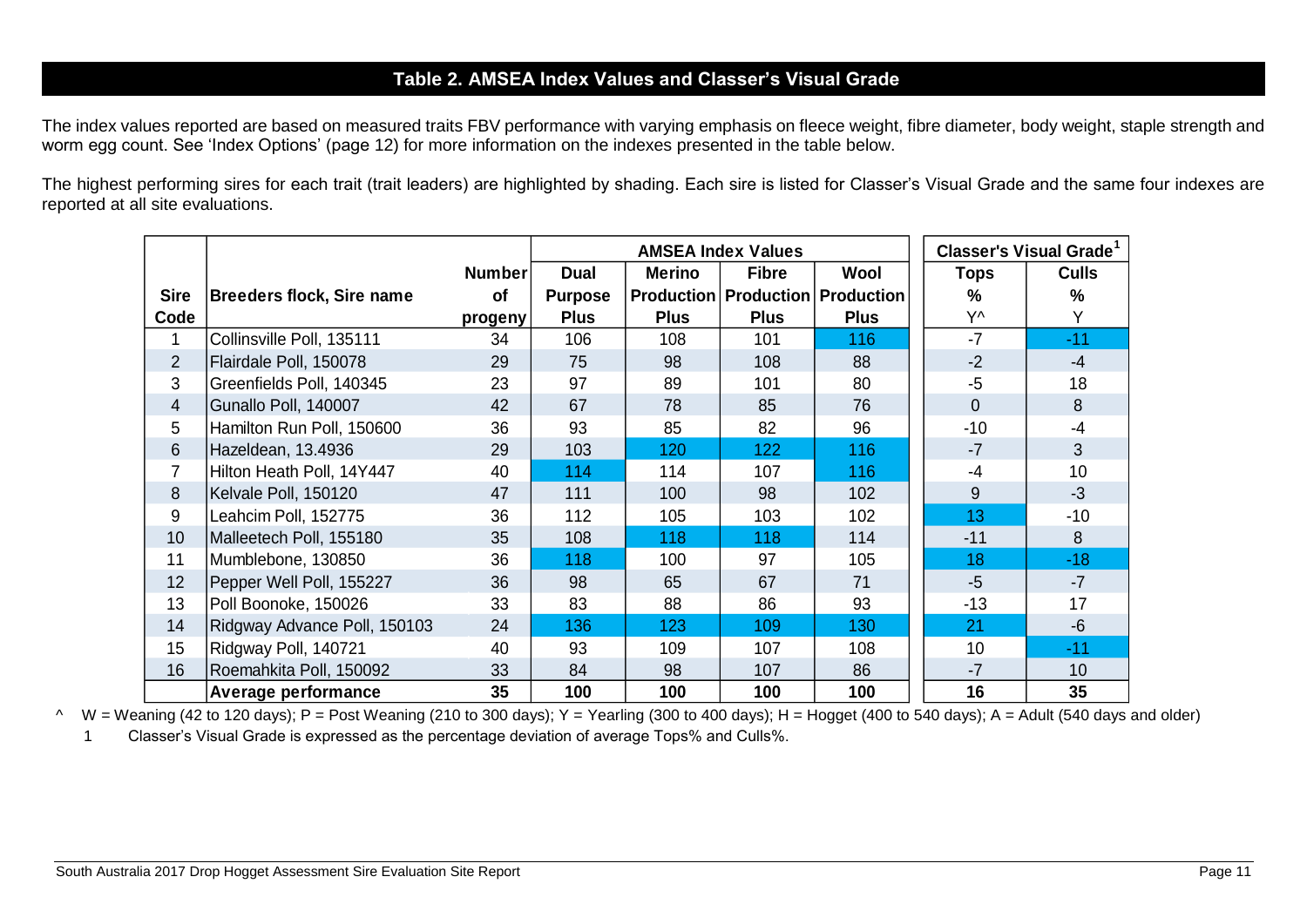#### **Sire codes listed in the Tables are used to locate sire performance in the following figures.**

**Figure 1a. Combined measured traits (DP+ index) and combined visually assessed traits for the site objective.**



**Figure 1b. Combined measured traits (MP+ index) and combined visually assessed traits for the site objective.**

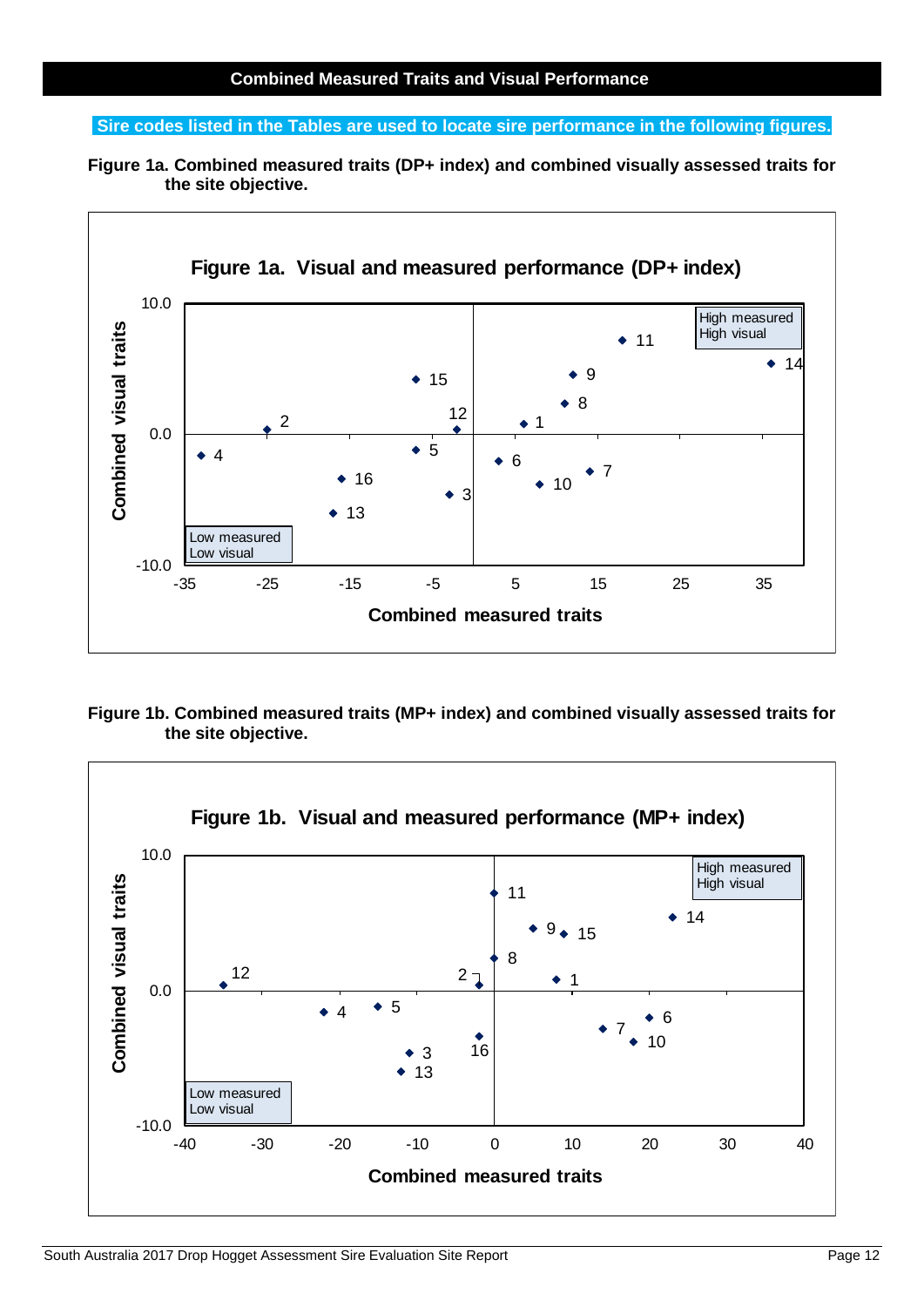

**Figure 1c. Combined measured traits (FP+ index) and combined visually assessed traits for the site objective.**

**Figure 1d. Combined measured traits (WP+ index) and combined visually assessed traits for the site objective.**

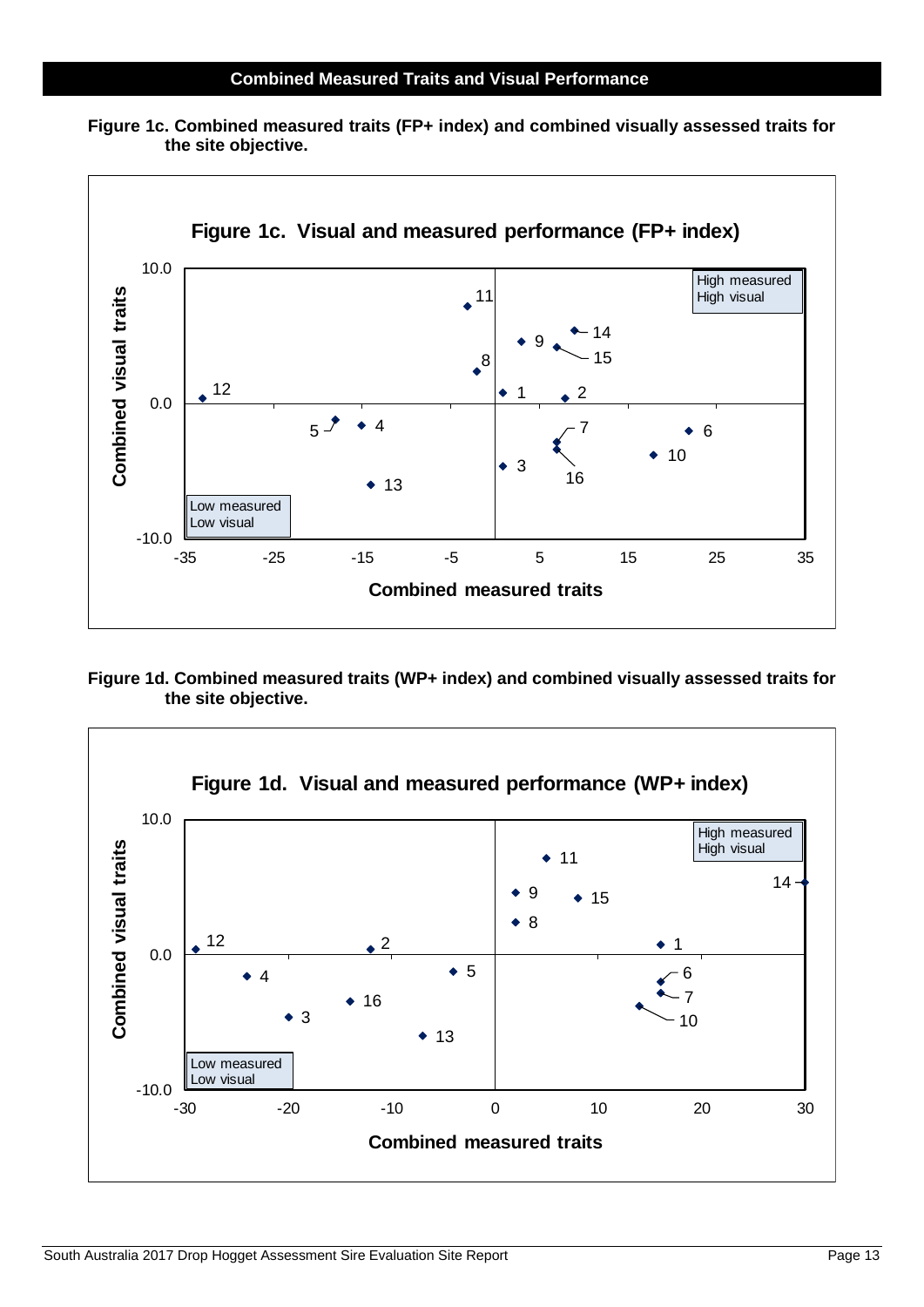#### **Figure 2. Classer's Visual Grade - Tops and Culls**

The graph describes performance for Classer's Visual Tops Grade on the side axis and Culls Grade on the bottom axis. Sires that have above average Tops and below average Culls are in the top left hand quarter.



#### **Figure 3. Fleece Weight and Fibre Diameter (FBVs)**

The graph describes performance for fleece weight on the side axis and fibre diameter on the bottom axis. Sires that are above average for fleece weight and below average fibre diameter are located in the top left hand quarter.

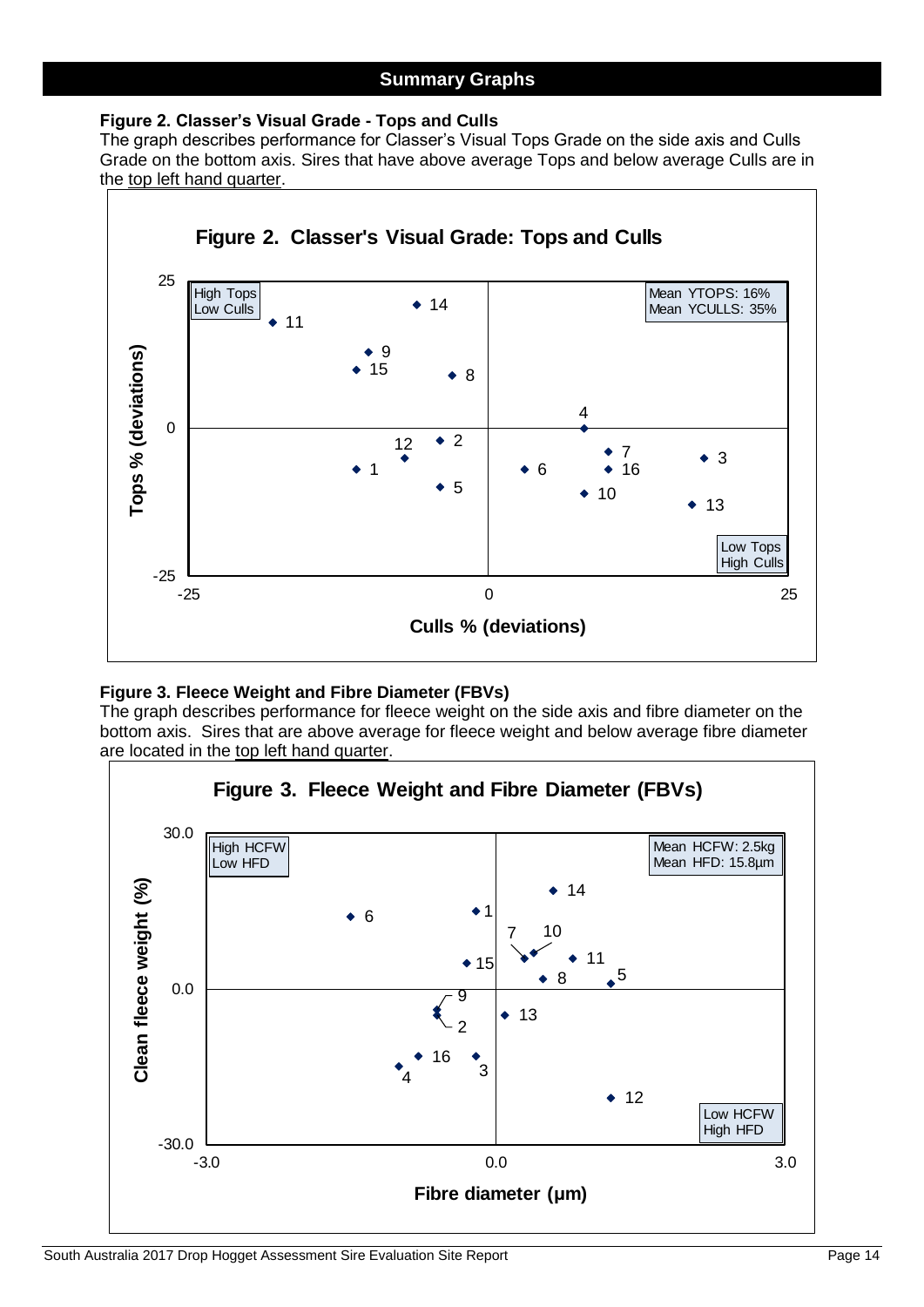#### **Figure 4. Fleece Weight and Staple Length (FBVs)**

The graph describes performance for fleece weight on the side axis and staple length on the bottom axis. Sires that are above average for fleece weight and above average for staple length are located in the top right hand quarter.



#### **Figure 5. Fleece Weight and Body Weight (FBVs)**

The graph describes performance for fleece weight on the side axis and body weight on the bottom axis. Sires that are above average for fleece weight and above average for body weight are located in the top right hand quarter.

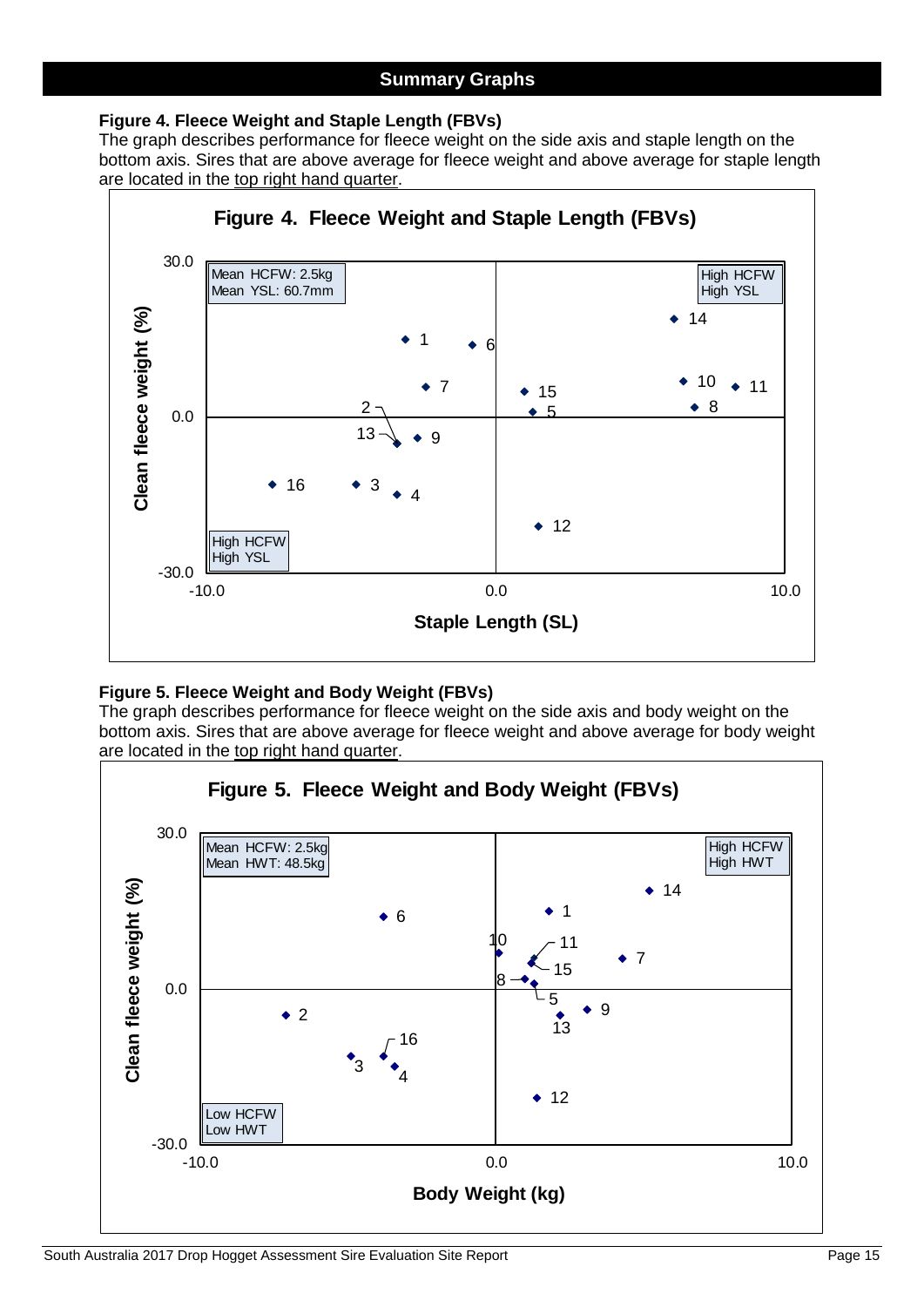#### **Figure 6. Fleece Weight and Fat (FBVs)**

The graph describes performance for fleece weight on the side axis and fat depth on the bottom axis. Sires that are above average for fleece weight and above average for fat are located in the top right hand quarter.



#### **Figure 7. Fleece Weight and Eye Muscle Depth (FBVs)**

The graph describes performance for fleece weight on the side axis and eye muscle depth on the bottom axis. Sires that are above average for fleece weight and above average for eye muscle depth are located in the top right hand quarter.

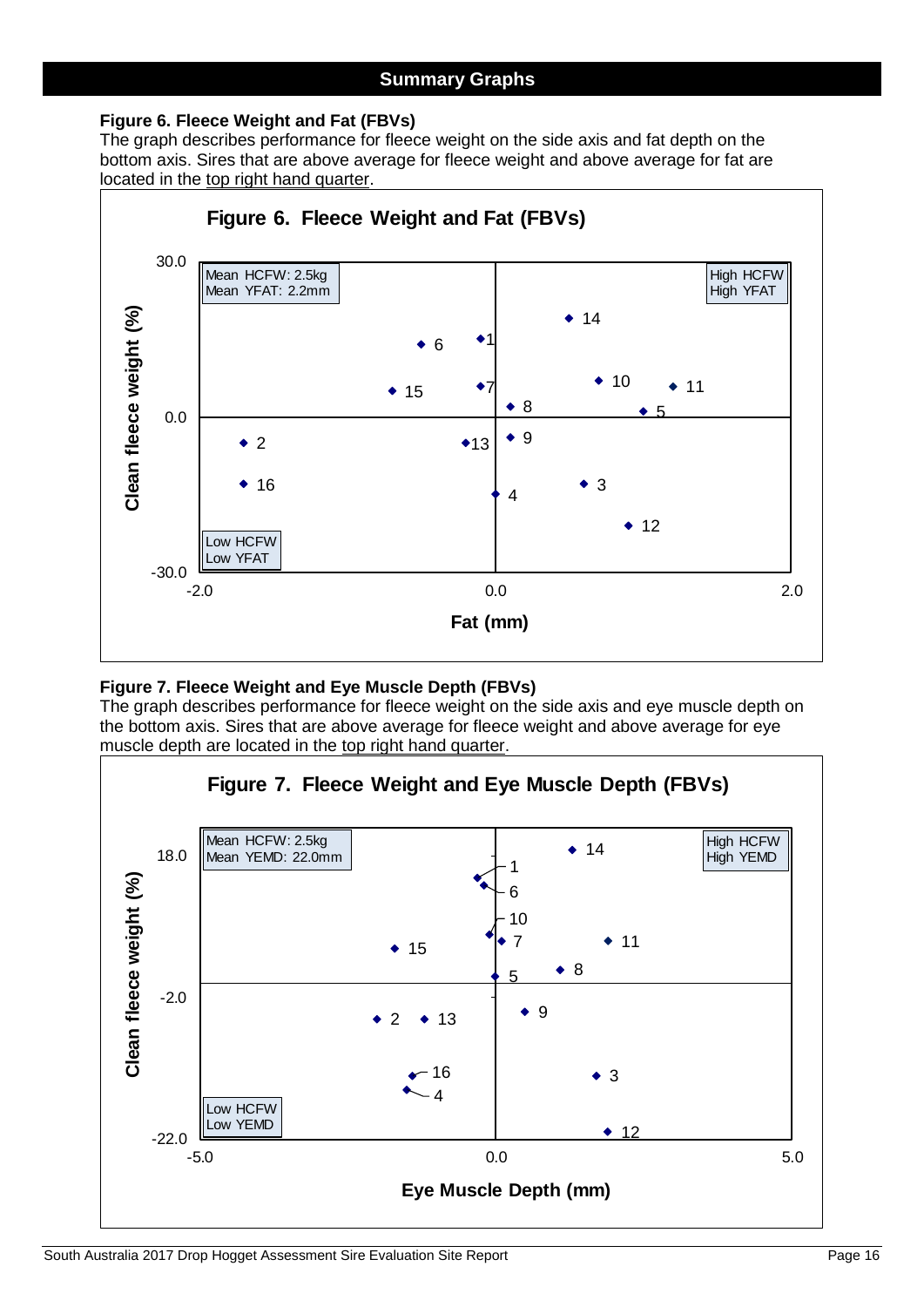#### **Figure 8. Fleece Weight (FBV) and Breech Wrinkle (Dev)**

The graph describes performance for fleece weight on the side axis and breech wrinkle on the bottom axis. Sires that are above average for fleece weight and below average for breech wrinkle are located in the top left hand quarter.



#### **Figure 9. Body Weight and Eye Muscle Depth (FBVs)**

The graph describes performance for body weight on the side axis and eye muscle depth on the bottom axis. Sires that are above average for body weight and above average for eye muscle depth are located in the top right hand quarter.

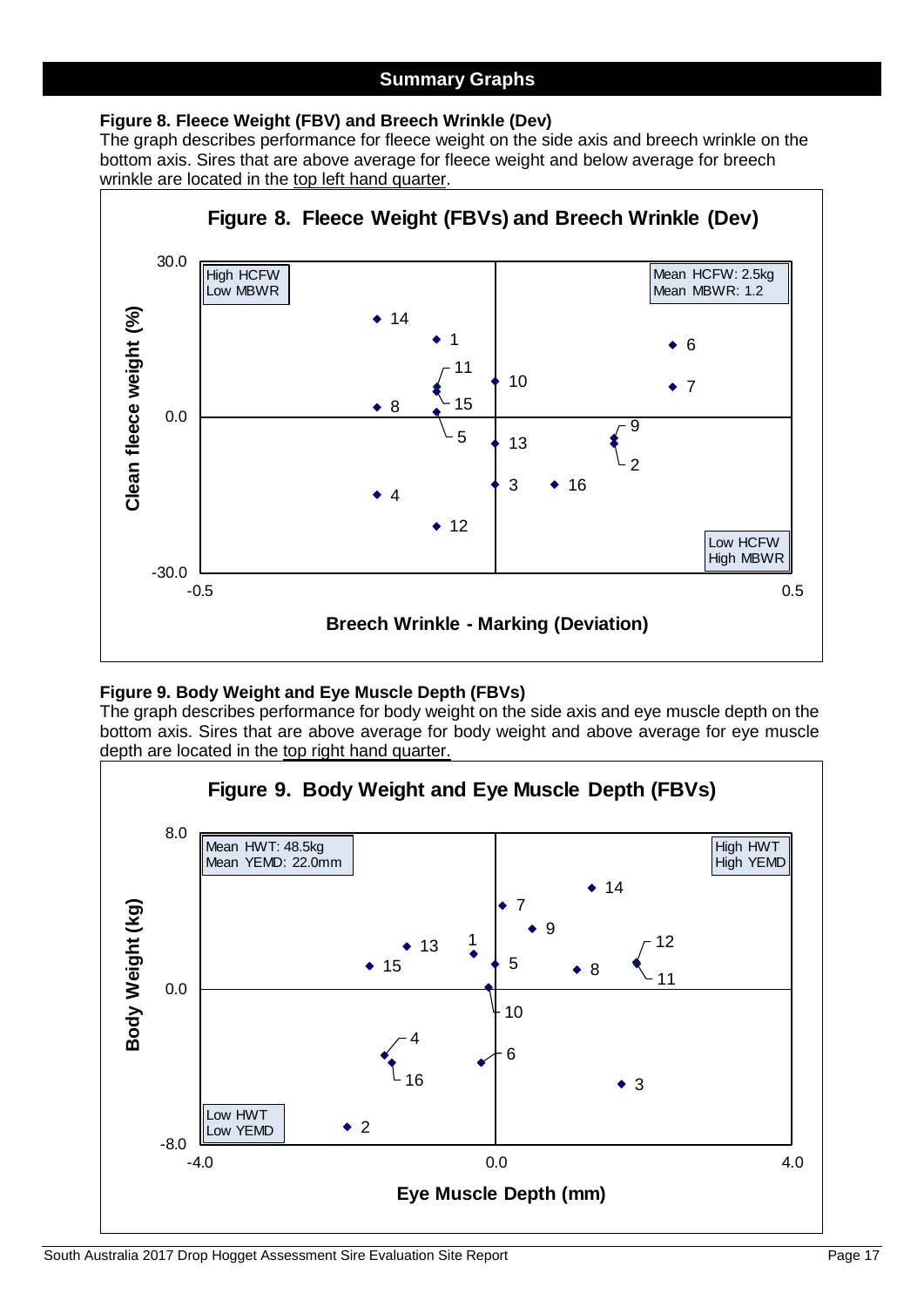#### **Figure 10. Staple Strength and Worm Egg Count (FBVs)**

The graph describes performance for staple strength on the side axis and worm egg count on the bottom axis. Sires that are above average for staple strength and below average for worm egg count are located in the top left hand quarter.

*Worm Egg Count (WEC) not measured*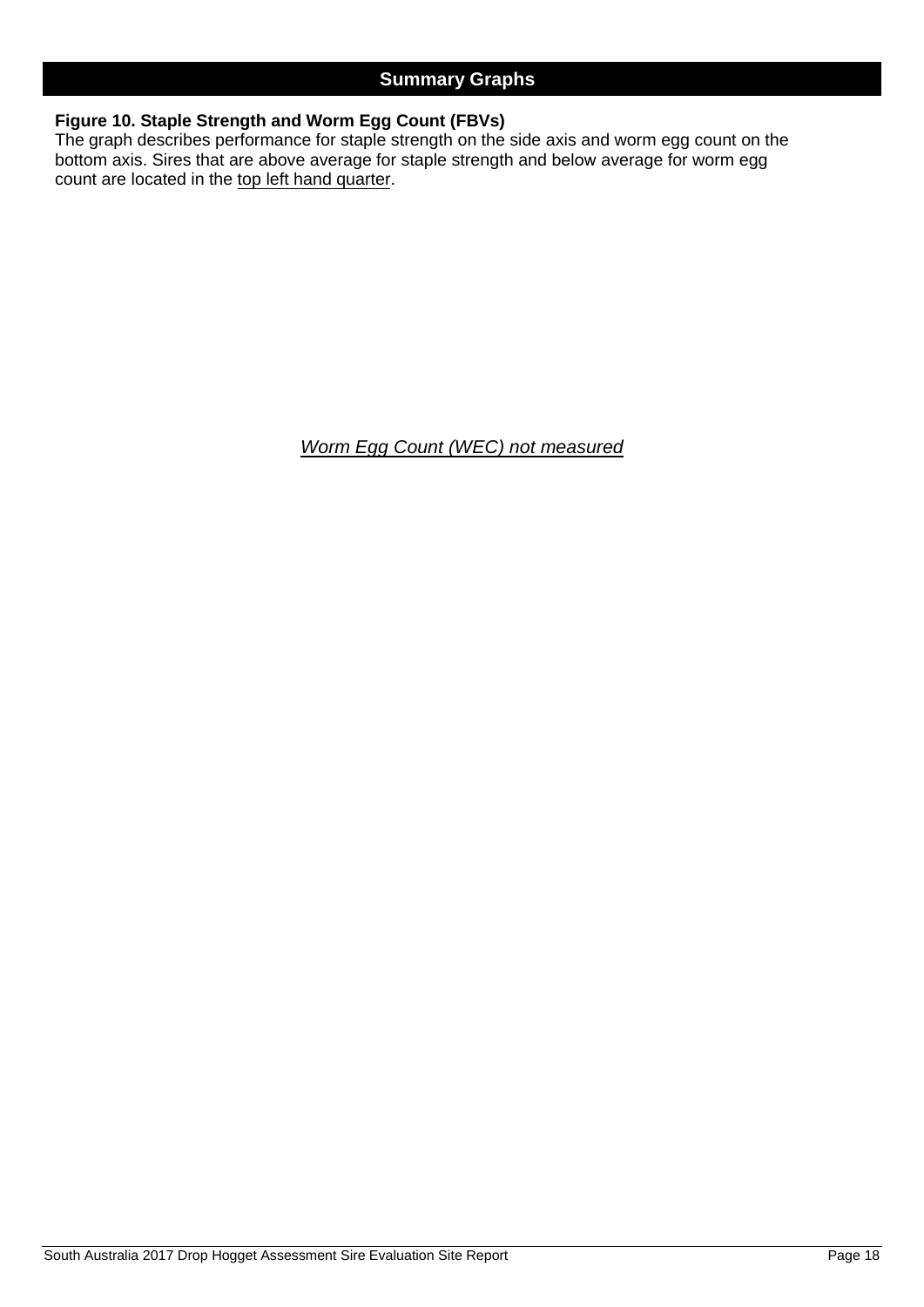|                                                            | Understanding the Results - Measured Traits & Classer's Visual Grade                                                                                                                                                                                                                                                                                                                                                                                                                                                                                                                                                                               |
|------------------------------------------------------------|----------------------------------------------------------------------------------------------------------------------------------------------------------------------------------------------------------------------------------------------------------------------------------------------------------------------------------------------------------------------------------------------------------------------------------------------------------------------------------------------------------------------------------------------------------------------------------------------------------------------------------------------------|
| <b>Breeders flock, Sire number:</b>                        | Identity of the breeder's flock and the sire's number or name.                                                                                                                                                                                                                                                                                                                                                                                                                                                                                                                                                                                     |
| Number of progeny:                                         | The number of progeny a sire had at the most recent measured analysis. Average number of progeny is included in<br>Table 1.                                                                                                                                                                                                                                                                                                                                                                                                                                                                                                                        |
| <b>Flock Breeding Values:</b>                              | Flock Breeding Values (FBVs) are Estimated Breeding Values (EBVs) calculated by Sheep Genetics for the sires<br>evaluated in this report. Only data from this site evaluation is used in the calculation of these FBVs. FBVs describe<br>the relative breeding value (genetic performance) of the sires (in this case based on the performance of their<br>progeny). A sire's progeny will express half of their sire's FBV. FBVs do not necessarily reflect the sire's observed<br>performance, which is a combination of both genetic and environmental influences. FBVs are an estimate of the<br>genetic component of the sheep's performance. |
|                                                            | The highest performing sires for each trait (trait leaders) are highlighted by shading. Curvature is the possible exception<br>when for many breeders the optimum score is in the middle of the range therefore trait leaders have not been<br>highlighted.                                                                                                                                                                                                                                                                                                                                                                                        |
| Traits:<br>Abbreviation, trait and the<br>(units reported) | GFW:<br>Greasy fleece weight (percentage).<br>CFW:<br>Clean fleece weight (percentage).<br>FD:<br>Average fibre diameter (micron).<br>WT:<br>Body weight (kilograms).<br>FDCV:<br>Fibre diameter coefficient of variation (percentage).<br>SL:<br>Staple length (mm) at the mid-side.<br>SS:<br>Staple strength (N/ktex) at the mid-side.<br>EMD:<br>Eye muscle depth (mm) at the 'C' site.<br>FAT:<br>Fat depth (mm) at the 'C' site.<br>CURV: Fibre curvature (degrees).<br>WEC:<br>Worm egg count (% deviation in worm burden of sire's progeny).                                                                                               |
| Age at assessment:                                         | $M =$ Marking<br>$-42$ to 70 days (6 – 10 weeks of age)<br>- 42 to 120 days (6 weeks to 4 months of age).<br>$W = Weaning$<br>$E =$ Early Post Weaning - 120 to 210 days (4 to 7 months of age).<br>$P = Post Weaning$<br>$-210$ to 300 days (7 to 10 months of age).<br>$Y = Yearing$<br>- 300 to 400 days (10 to 13 months of age).<br>$H = Hogget$<br>- 400 to 540 days (13 to 18 months of age).<br>$A =$ Adult<br>- 540 days or older (18 months and older).                                                                                                                                                                                  |
| <b>Classer's Visual Grade:</b>                             | A classer grades all progeny as either Tops, Flocks or Culls based on their visual assessment of all traits relative to<br>the site's Breeding Objective. The percentage deviation from the average of Tops and Culls is presented in this<br>report. Average percentage of Tops and Culls for the entire drop is included in Table 1.<br>Page 7 provides more detail on Classer's Visual Grade and the site's Breeding Objective.                                                                                                                                                                                                                 |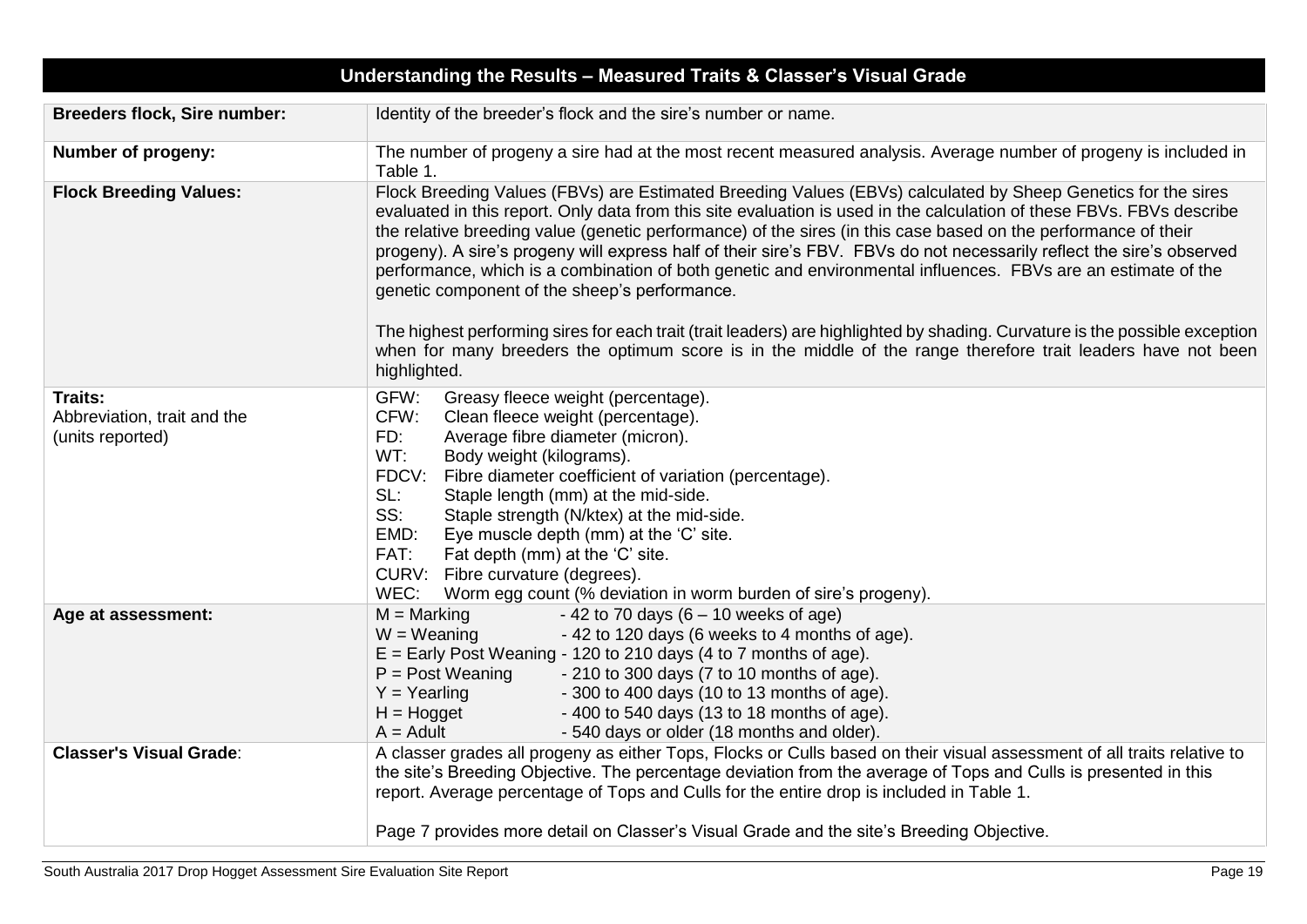|                  |                                  |               |                |                |           |             | <b>Flock Breeding Values (deviations)</b> |        |             | Classer's Visual Grade <sup>1</sup> |               |  |  |  |  |
|------------------|----------------------------------|---------------|----------------|----------------|-----------|-------------|-------------------------------------------|--------|-------------|-------------------------------------|---------------|--|--|--|--|
|                  |                                  | <b>Number</b> | <b>GFW</b>     | <b>CFW</b>     | <b>FD</b> | <b>FDCV</b> | <b>SL</b>                                 | SS     | <b>CURV</b> | <b>Tops</b>                         | <b>Culls</b>  |  |  |  |  |
|                  | Sire   Breeders flock, Sire name | οf            | $\%$           | $\%$           | μm        | $\%$        | mm                                        | N/ktex | deg/mm      | $\%$                                | $\frac{0}{0}$ |  |  |  |  |
| <b>Code</b>      |                                  | Progeny       | $H^{\wedge}$   | Н              | Η         | Н           | Υ                                         | Υ      | Н           | Y                                   | V             |  |  |  |  |
|                  | Collinsville Poll, 135111        | 34            | 13             | 15             | $-0.2$    | 0.6         | $-3.1$                                    | $-8.0$ | 4.2         | $-7$                                | $-11$         |  |  |  |  |
| $\overline{2}$   | Flairdale Poll, 150078           | 29            | $-6$           | $-5$           | $-0.6$    | 0.2         | $-3.4$                                    | 6.3    | $-5.6$      | $-2$                                | $-4$          |  |  |  |  |
|                  | Greenfields Poll, 140345         | 23            | $-12$          | $-13$          | $-0.2$    | $-0.1$      | $-4.8$                                    | 6.7    | $-3.5$      | $-5$                                | 18            |  |  |  |  |
| 4                | Gunallo Poll, 140007             | 42            | $-14$          | $-15$          | $-1.0$    | 0.4         | $-3.4$                                    | $-5.4$ | 3.7         | $\overline{0}$                      | 8             |  |  |  |  |
| 5                | Hamilton Run Poll, 150600        | 36            | 4              |                | 1.2       | 1.3         | 1.3                                       | $-3.1$ | $-1.5$      | $-10$                               | $-4$          |  |  |  |  |
| 6                | Hazeldean, 13.4936               | 29            | 10<br>14       |                | $-1.5$    | 0.6         | $-0.8$                                    | $-1.0$ | 3.9         | $-7$                                | 3             |  |  |  |  |
|                  | Hilton Heath Poll, 14Y447        | 40            | 6              | 6              | 0.3       | 1.5         | $-2.4$                                    | 0.7    | $-0.8$      | $-4$                                | 10            |  |  |  |  |
| 8                | Kelvale Poll, 150120             | 47            | $\overline{2}$ | $\overline{2}$ | 0.5       | 0.0         | 6.9                                       | 0.0    | $-0.6$      | 9                                   | $-3$          |  |  |  |  |
| 9                | Leahcim Poll, 152775             | 36            | -6             | -4             | $-0.6$    | $-1.9$      | $-2.7$                                    | $-2.0$ | $-2.9$      | 13                                  | $-10$         |  |  |  |  |
| 10 <sup>°</sup>  | Malleetech Poll, 155180          | 35            | 10             | $\overline{7}$ | 0.4       | $-0.1$      | 6.5                                       | 10.1   | 1.0         | $-11$                               | 8             |  |  |  |  |
|                  | Mumblebone, 130850               | 36            | 5              | 6              | 0.8       | $-1.6$      | 8.3                                       | 0.2    | $-0.1$      | 18                                  | $-18$         |  |  |  |  |
| 12 <sup>2</sup>  | Pepper Well Poll, 155227         | 36            | $-16$          | $-21$          | 1.2       | $-0.5$      | 1.5                                       | $-2.7$ | 4.7         | $-5$                                | $-7$          |  |  |  |  |
| 13               | Poll Boonoke, 150026             | 33            | $-3$           | $-5$           | 0.1       | 1.3         | $-3.4$                                    | $-4.4$ | 5.5         | $-13$                               | 17            |  |  |  |  |
| 14               | Ridgway Advance Poll, 150103     | 24            | 15             | 19             | 0.6       | $-0.8$      | 6.2                                       | $-3.9$ | $-7.1$      | 21                                  | $-6$          |  |  |  |  |
| 15 <sub>15</sub> | Ridgway Poll, 140721             | 40            | $\overline{2}$ | 5              | $-0.3$    | $-1.7$      | 1.0                                       | $-0.6$ | $-3.1$      | 10                                  | $-11$         |  |  |  |  |
| 16 <sup>°</sup>  | Roemahkita Poll, 150092          | 33            | $-10$          | $-13$          | $-0.8$    | 0.8         | $-7.7$                                    | 6.9    | 2.3         | $-7$                                | 10            |  |  |  |  |

## **Table 3. Wool Measured Traits plus Classer's Visual Grade**

^ W = Weaning (42 to 120 days); P = Post Weaning (210 to 300 days); Y = Yearling (300 to 400 days); H = Hogget (400 to 540 days); A = Adult (540 days and older) 1 Classer's Visual Grade is expressed as the percentage deviation of average Tops% and Culls%.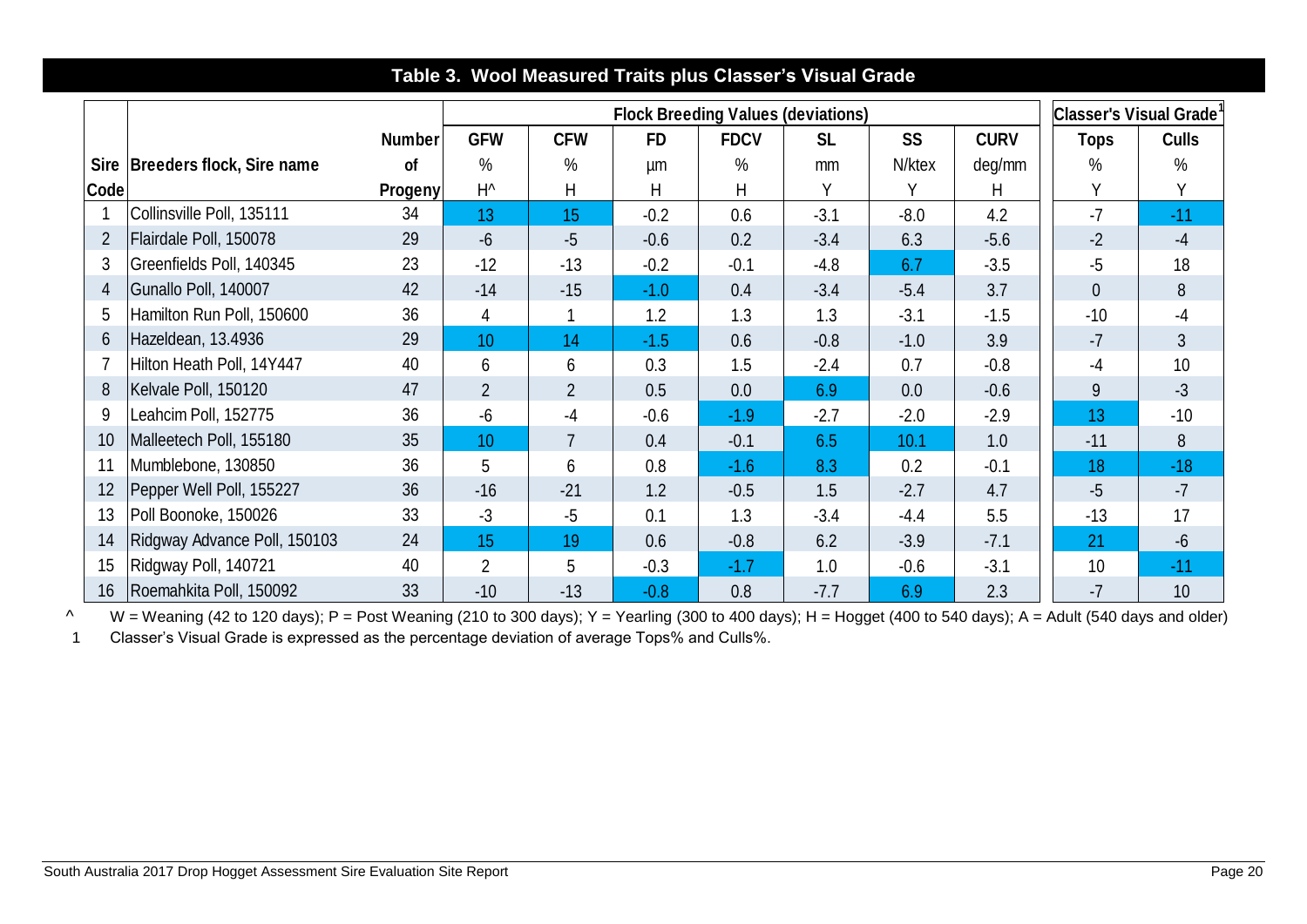## **Table 4. Carcase and WEC Measured Traits plus Classer's Visual Grade**

|      |                                  |               |        |           |        | <b>Flock Breeding Values (deviations)</b> |            |               | Classer's Visual Grade |              |  |  |  |
|------|----------------------------------|---------------|--------|-----------|--------|-------------------------------------------|------------|---------------|------------------------|--------------|--|--|--|
|      |                                  | <b>Number</b> |        | <b>WT</b> |        | <b>FAT</b>                                | <b>EMD</b> | <b>WEC</b>    | <b>Tops</b>            | <b>Culls</b> |  |  |  |
|      | Sire   Breeders flock, Sire name | <b>of</b>     |        | kg        |        | mm                                        | mm         | $\frac{0}{0}$ | $\%$                   | $\%$         |  |  |  |
| Code |                                  | progeny       | W      |           | H      | Υ                                         |            |               |                        |              |  |  |  |
|      | Collinsville Poll, 135111        | 34            | $-0.6$ | 1.5       | 1.8    | $-0.1$                                    | $-0.3$     |               | $-7$                   | $-11$        |  |  |  |
|      | Flairdale Poll, 150078           | 29            | $-1.4$ | $-4.6$    | $-7.1$ | $-1.7$                                    | $-2.0$     |               | $-2$                   | $-4$         |  |  |  |
| 3    | Greenfields Poll, 140345         | 23            | $-0.3$ | $-5.8$    | $-4.9$ | 0.6                                       | 1.7        |               | $-5$                   | 18           |  |  |  |
| 4    | Gunallo Poll, 140007             | 42            | $-0.9$ | $-2.5$    | $-3.4$ | 0.0                                       | $-1.5$     |               | $\overline{0}$         | 8            |  |  |  |
| 5    | Hamilton Run Poll, 150600        | 36            | 0.6    | 1.6       | 1.3    | 1.0                                       | 0.0        |               | $-10$                  | $-4$         |  |  |  |
| 6    | Hazeldean, 13.4936               | 29            | $-1.4$ | $-4.1$    | $-3.8$ | $-0.5$                                    | $-0.2$     |               | $-7$                   | 3            |  |  |  |
|      | Hilton Heath Poll, 14Y447        | 40            | 0.0    | 2.0       | 4.3    | $-0.1$                                    | 0.1        |               | $-4$                   | 10           |  |  |  |
| 8    | Kelvale Poll, 150120             | 47            | 0.5    | 0.9       | 1.0    | 0.1                                       | 1.1        | WEC not       | 9                      | $-3$         |  |  |  |
| 9    | Leahcim Poll, 152775             | 36            | 1.3    | 2.7       | 3.1    | 0.1                                       | 0.5        | measured      | 13                     | $-10$        |  |  |  |
| 10   | Malleetech Poll, 155180          | 35            | 1.7    | $-0.8$    | 0.1    | 0.7                                       | $-0.1$     |               | $-11$                  | 8            |  |  |  |
| 11   | Mumblebone, 130850               | 36            | $-0.2$ | 1.7       | 1.3    | 1.2                                       | 1.9        |               | 18                     | $-18$        |  |  |  |
| 12   | Pepper Well Poll, 155227         | 36            | $-1.8$ | 1.9       | 1.4    | 0.9                                       | 1.9        |               | $-5$                   | $-7$         |  |  |  |
| 13   | Poll Boonoke, 150026             | 33            | 1.6    | 1.2       | 2.2    | $-0.2$                                    | $-1.2$     |               | $-13$                  | 17           |  |  |  |
| 14   | Ridgway Advance Poll, 150103     | 24            | 0.5    | 5.5       | 5.2    | 0.5                                       | 1.3        |               | 21                     | $-6$         |  |  |  |
| 15   | Ridgway Poll, 140721             | 40            | 1.1    | 1.6       | 1.2    | $-0.7$                                    | $-1.7$     |               | 10                     | $-11$        |  |  |  |
| 16   | Roemahkita Poll, 150092          | 33            | $-0.6$ | $-2.9$    | $-3.8$ | $-1.7$                                    | $-1.4$     |               | $-7$                   | 10           |  |  |  |

^ W = Weaning (42 to 120 days); P = Post Weaning (210 to 300 days); Y = Yearling (300 to 400 days); H = Hogget (400 to 540 days); A = Adult (540 days and older).

1 Classer's Visual Grade is expressed as the percentage deviation of average Tops% and Culls%.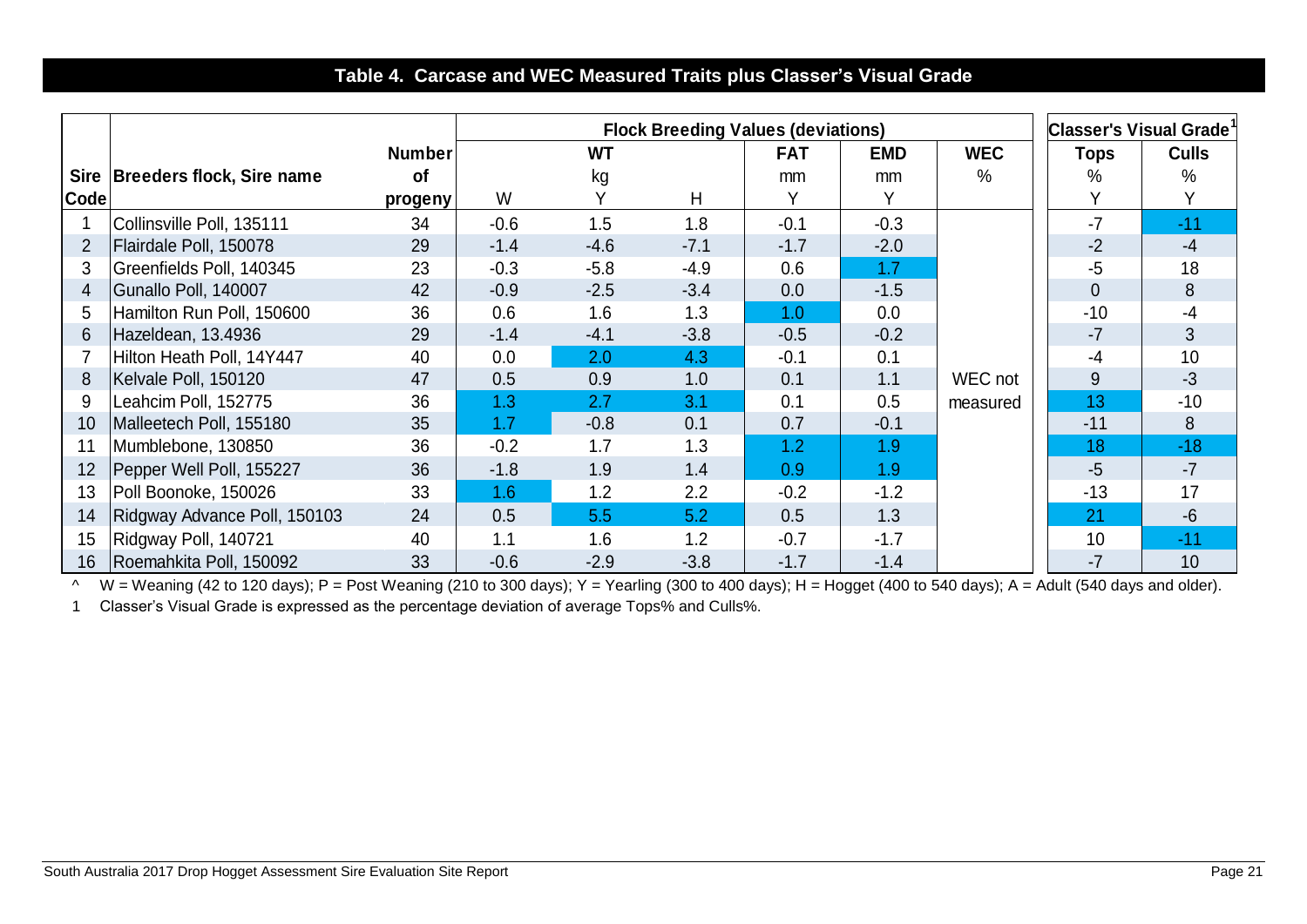## **Understanding the Results – Visual Trait Performance Results**

The following description of trait scores is a summary of the detailed word and diagrammatical description of these scores in Version 2 (2013) of the Visual Sheep Scores booklet that is available free from AWI or at *[www.merinosuperiorsires.com.au](http://www.merinosuperiorsires.com.au/)*

A deviation from the average trait score for all progeny is reported as well as the percentage of the sire's progeny recorded for each trait.

| Fleece rot:                               | The severity of fleece rot from 1 (no fleece rot), 2 and 3 (bands of bacterial staining but no crusting), and 4 and 5 (bands of crusty<br>fleece rot).                                                                                           |
|-------------------------------------------|--------------------------------------------------------------------------------------------------------------------------------------------------------------------------------------------------------------------------------------------------|
| ■ Wool colour:                            | Greasy wool colour scored from 1 (whitest) to 5 (yellow).                                                                                                                                                                                        |
| ■ Wool character:                         | Definition and variation of crimp between and along the staple scored from 1 (well defined and regular) to 5 (undefined and large<br>variation).                                                                                                 |
| Dust penetration:                         | Degree of dust penetration from 1 (only tip $<6\%$ ) to 5 (71 to 100% of staple).                                                                                                                                                                |
| Staple weathering:                        | The deterioration due to light and water from 1 (least, <6% of staple) to 5 (most, 71 to 100%) reflect the depth and degree of<br>deterioration.                                                                                                 |
| Staple structure:                         | The size and diameter of each staple from 1 ( $\leq 6$ mm) to 5 ( $>$ 30 mm).                                                                                                                                                                    |
| Fibre pigmentation:                       | The percentage of dark fibres on any part of the sheep from 1 (0 pigmented fibres at any site) to 5 (71 to 100% pigmented fibres at<br>one or more sites). This trait does not include random spot or recessive black.                           |
| $\blacksquare$ Non-fibre<br>pigmentation: | The percentage of pigmentation on the areas not shorn from 1 (0 pigmentation at any site) to 5 (71 to 100% pigmented area on<br>one or more bare skin sites, and/or 71 to 100% of the total hoof area).                                          |
| Recessive black:<br>(Black)               | Recessive black (black) is identified by relatively symmetrical markings on both sides of the face. There are two scores 1 (no<br>recessive markings) and 5 (recessive markings). This trait does not include random spot or fibre pigmentation. |
| Random spot: (Spot)                       | Random spot (spot) is identified by rounded wool or hair spot/s, not symmetrical.<br>There are two scores 1 (no spot/s) and 5 (spot/s). If both sides of the face or body are spotted the sheep should be scored as a<br>recessive black.        |
| Face cover:                               | Wool cover on the face scored from 1 (open face) to 5 (fully covered face).                                                                                                                                                                      |
| $\blacksquare$ Feet/Legs:                 | Conformation of feet and legs scored from 1 (very straight) to 5 (very angulated).                                                                                                                                                               |
| <b>Body wrinkle:</b>                      | The degree of body wrinkle from 1 (no wrinkle) to 5 (extensive wrinkle).                                                                                                                                                                         |
| $\blacksquare$ Jaw:                       | The alignment of the lower jaw and its teeth relative to the top jaw from 1 (very well aligned) to 5 (heavily undershot or overshot).                                                                                                            |
| Back/Shoulder:                            | Conformation of the back and shoulder from 1 (very square) to 5 (very dipped or high).                                                                                                                                                           |
| <b>Breech cover:</b>                      | Size of natural bare area around the breech from 1 (large) to 5 (no bare).                                                                                                                                                                       |
| Crutch cover:                             | Size of natural bare area in the pubic and groin from 1 (large) to 5 (no bare).                                                                                                                                                                  |
| $\blacksquare$ Breech wrinkle:            | Degree of wrinkle at the tail set and hind legs from 1 (nil) to 5 (extensive).                                                                                                                                                                   |
| $\blacksquare$ Dag:                       | Degree of dag adhering to the breech and legs from 1 (nil) to 5 (extensive).                                                                                                                                                                     |
| <b>Urine:</b>                             | Degree of urine stained wool in the breech area, including the hind legs from 1 (nil) to 5 (extensive).                                                                                                                                          |

South Australia 2017 Drop Hogget Assessment Sire Evaluation Site Report **Page 22** Page 22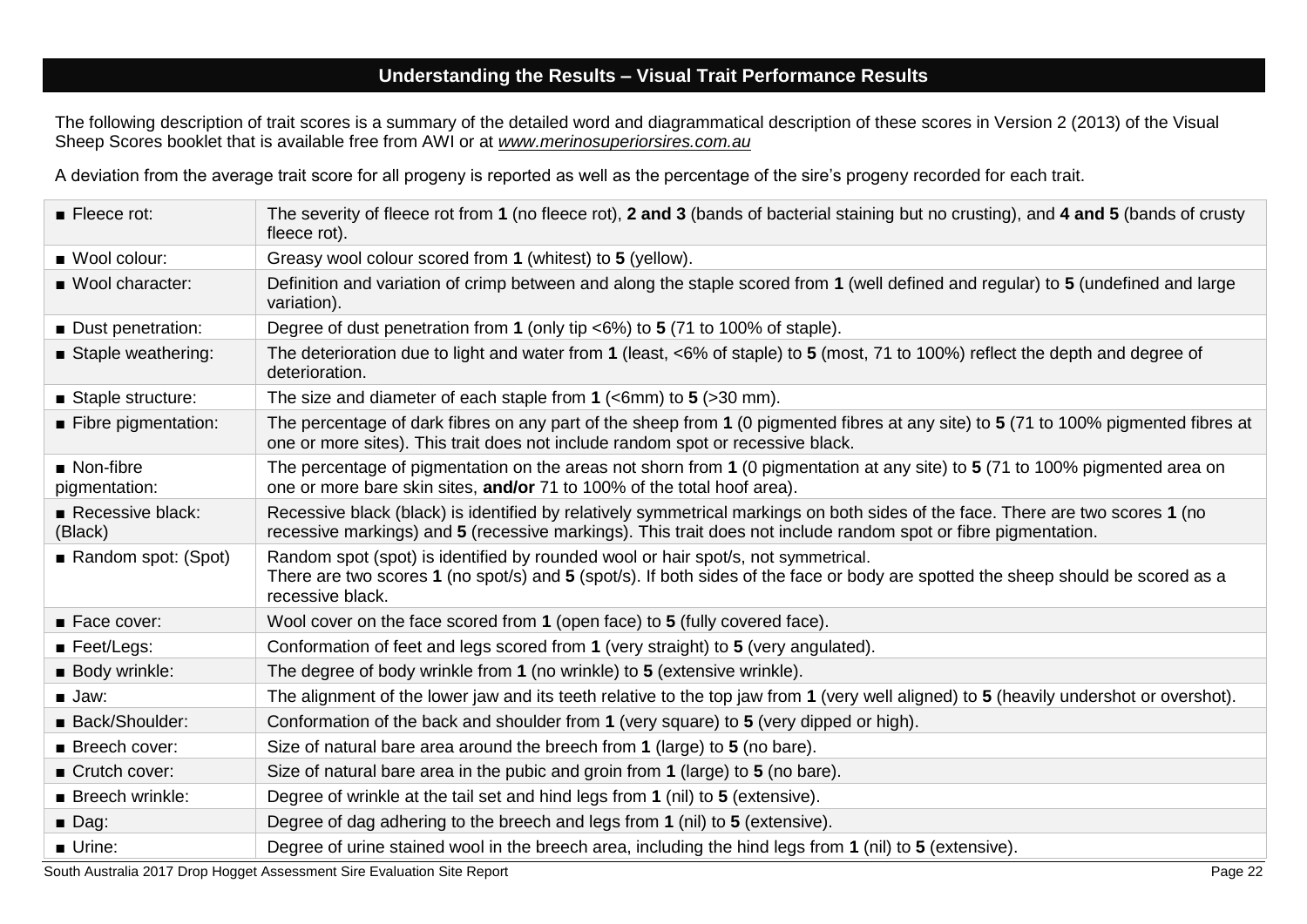## **Table 5a. Visual trait assessments – Wool Quality**

Visually assessed traits reported were scored at their latest assessment with the exception of pigmentation which was scored at marking (Spot updated on an ongoing basis) and breech traits recorded at marking time (or later in unmulesed flocks with the exception of Dag and Urine). Traits are reported as a deviation (Dev) from the average trait score for all progeny. The percentage of a sire's progeny assessed for each score is also reported. No adjustments are made to the data to improve the accuracy of the results as is the case with sire means or breeding values. For the majority of breeder's objectives a negative deviation would be considered favourable and the larger the deviation the better.

|             |                              | <b>Wool Quality - Yearling</b> |    |                   |          |          |               |                    |     |     |   |          |          |                       |    |               |     |                         |          |      |          |    |     |  |          |
|-------------|------------------------------|--------------------------------|----|-------------------|----------|----------|---------------|--------------------|-----|-----|---|----------|----------|-----------------------|----|---------------|-----|-------------------------|----------|------|----------|----|-----|--|----------|
| <b>Sire</b> | Breeders flock, Sire name    |                                |    | <b>Fleece Rot</b> |          |          |               | <b>Wool Colour</b> |     |     |   |          |          | <b>Wool Character</b> |    |               |     | <b>Dust Penetration</b> |          |      |          |    |     |  |          |
| Code        |                              | Dev                            |    |                   | 3        | 4        | 5             | ∣Dev               |     |     |   | 4        | 5        | <b>Dev</b>            |    |               |     |                         | 5        | Dev  |          |    |     |  | 5        |
|             | Collinsville Poll, 135111    | 0.2                            | 71 | 24                | 5        | 0        | 0             | 0.1                | 62  | 35  | 3 | $\Omega$ | $\Omega$ | 0.0                   | 9  | 35            | 53  | 3                       | 0        | -0.1 | $\Omega$ | 79 | -21 |  | $\Omega$ |
|             | Flairdale Poll, 150078       | 0.0                            | 86 | 10                | 4        | 0        | 0             | -0.1               | 76  | 24  |   |          | 0        | $-0.3$                | 24 | 45            | 24  |                         |          | 0.O  |          |    |     |  |          |
| 3           | Greenfields Poll, 140345     | $-0.2$                         | 96 |                   |          | O        | 0             | 0.0                | 74  | 26  |   |          | 0        | 0.3                   | 9  |               | 52  | 13                      |          | 0.0  |          |    |     |  |          |
| 4           | Gunallo Poll, 140007         | 0.1                            | 81 | 14                | 0        | 3        | $\mathcal{P}$ | 0.0 <sub>1</sub>   | 74  | 24  |   | 0        | $\Omega$ | 0.0 <sub>1</sub>      | 24 | <sup>29</sup> | -31 | 14                      |          | 0.1  |          | 64 |     |  |          |
| 5           | Hamilton Run Poll, 150600    | 0.0                            | 78 | 22                | 0        | 0        | 0             | 0.3                | 47  | 50  | 3 | 0        | $\Omega$ | 0.4                   | 6  | 31            | 44  | 11                      | 8        | 0.2  |          | 58 | 39  |  |          |
| 6           | Hazeldean, 13.4936           | $-0.1$                         | 97 |                   | 3        | $\Omega$ | 0             | $-0.2$             | 97  |     |   | 0        | 0        | $-0.5$                | 34 | 41            | 21  | 4                       | 0        | -0.2 |          | 97 |     |  |          |
|             | Hilton Heath Poll, 14Y447    | 0.1                            | 78 | 20                |          | 0        | 0             | 0.2 <sub>0</sub>   | 55  |     |   |          | 0.       | 0.1                   |    | 28            | 48  | 10                      |          | -0.  |          |    |     |  |          |
| 8           | Kelvale Poll, 150120         | -0.1                           | 89 | 11                | 0        | 0        | 0             | $-0.1$             | 81  | 19  |   | 0        | $\Omega$ | 0.0 <sub>1</sub>      | 13 | 40            | 36  | 9                       | 2        | 0.0  |          |    | 23  |  |          |
| 9           | Leahcim Poll, 152775         | 0.0                            | 83 | 14                | 3        | O        | 0             | -0.2               | .94 |     |   |          |          | $-0.4$                | 33 | 33            | 25  | 9                       |          | -0.  |          |    | 19  |  |          |
| 10          | Malleetech Poll, 155180      | 0.2                            | 74 |                   | 6        | 0        | 3             | 0.1                | 60  |     |   | 0        | 0        | 0.4                   | 3  | 23            | 63  |                         |          | 0.2  |          |    |     |  |          |
| 11          | Mumblebone, 130850           | $-0.1$                         | 89 |                   | 3        | 0        | 0             | -0.1               | 83  | 14  |   | O        |          | -0.1                  | 19 | 31            | 42  |                         |          | 0.0  |          |    |     |  |          |
| 12          | Pepper Well Poll, 155227     | 0.1                            | 75 | 22                | 3        | $\Omega$ | $\Omega$      | $0.2^{\circ}$      | 56  | 44  |   | 0        | $\Omega$ | 0.4                   |    | 14            | 56  | 11                      | 8        | 0.2  | $\Omega$ | 58 | 42  |  | $\Omega$ |
| 13          | Poll Boonoke, 150026         | 0.0                            | 76 | 24                | $\Omega$ | 0        | 0             | 0.2                | 52  | 48  |   | 0        | 0        | 0.6                   |    |               | 55  | 18                      | 6        | 0.2  |          | 61 | 36  |  | $\Omega$ |
| 14          | Ridgway Advance Poll, 150103 | $ -0.1$                        | 96 |                   |          |          | 0             | $\bullet$          | 88  |     |   | 0        | 0        | -0.1                  | 21 | 33            | 38  | 8                       | $\Omega$ | 0.0  |          |    |     |  |          |
| 15          | Ridgway Poll, 140721         | -0.1                           | 92 |                   |          |          | 0             | ۰O.                | 80  | 20  |   | 0        |          | $-0.6$                | 38 | 32            | 30  |                         |          | 0.0  |          |    |     |  |          |
| 16          | Roemahkita Poll, 150092      | 0.0                            | 82 | 15                | 0        | 3        | 0             | ٠O.                | 79  | -21 |   |          | 0        | -0.2                  |    | 52.           | 30  | 6                       | $\Omega$ | -೧   | 0        | 88 |     |  |          |
|             | <b>Average performance</b>   | 1.2                            | 84 | 13                |          |          | O.            | 1.3                |     | 26  |   |          |          | 2.5                   |    | 32            | 40  |                         |          | 2.3  |          | 74 | 24  |  | 0        |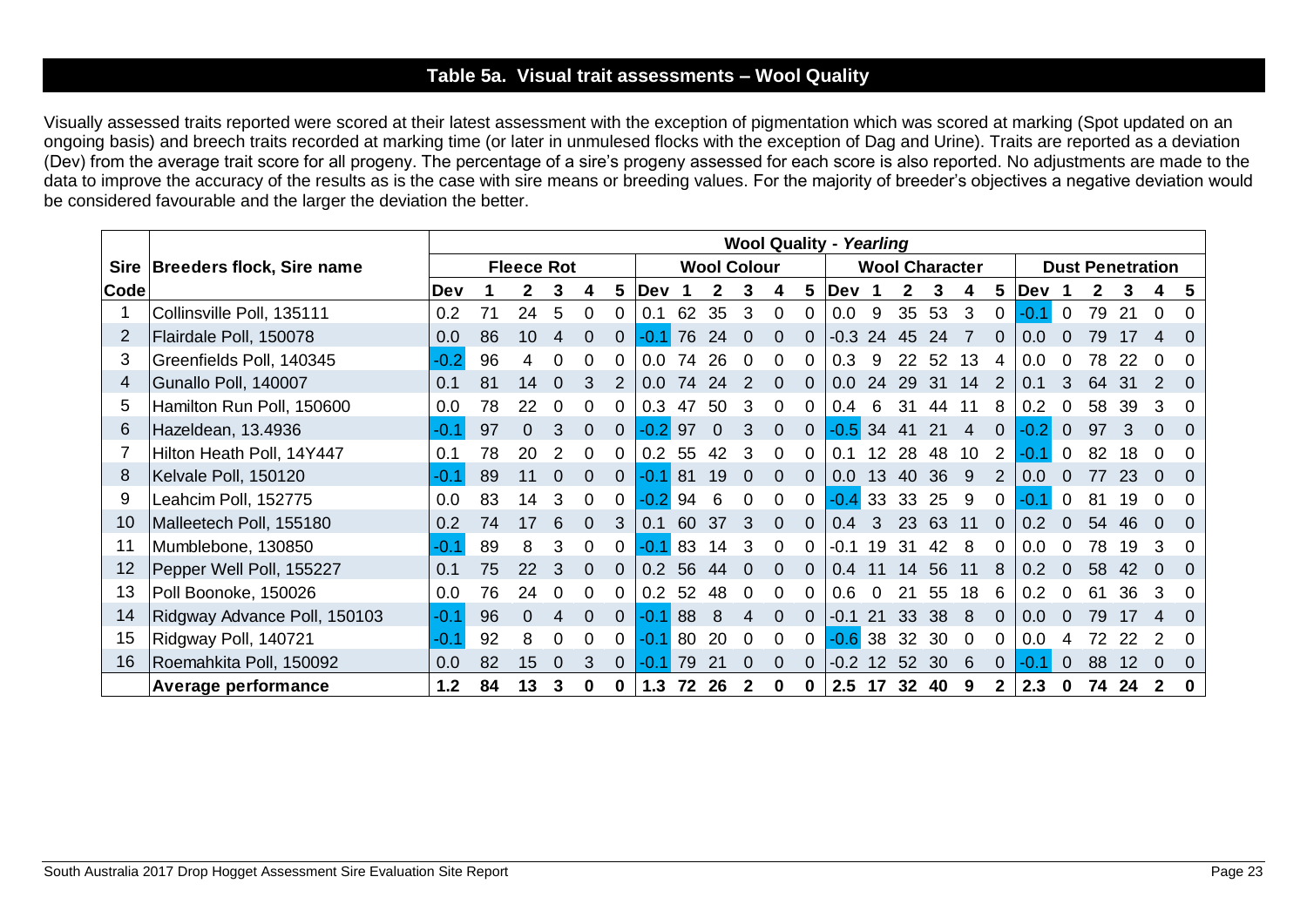## **Table 5b. Visual trait assessments – Wool Quality and Pigmentation**

For the majority of breeder's objectives a negative deviation for wool quality traits would be considered favourable and the larger the deviation the better. Staple Structure is the possible exception when for many breeders the optimum score is in the middle of the range therefore trait leaders have not been highlighted. Four pigmentation traits are reported. Fibre pigmentation and Non-fibre pigmentation are scored **1** to **5,** however Recessive black and Random spot are scored **1** (no pigmentation of this type) or **5** (when the trait is expressed). Only the percentage progeny for each sire that a score 5 is recorded, are reported for Recessive black and Random spot.

|      |                                  | <b>Wool Quality - Yearling</b> |                          |        |                 |       |     |            |           |                 |          |     | <b>Pigmentation - Marking</b> |                         |     |                  |    |          |          |       |                           |     |       |      |                 |                |                |          |                                   |
|------|----------------------------------|--------------------------------|--------------------------|--------|-----------------|-------|-----|------------|-----------|-----------------|----------|-----|-------------------------------|-------------------------|-----|------------------|----|----------|----------|-------|---------------------------|-----|-------|------|-----------------|----------------|----------------|----------|-----------------------------------|
|      | Sire   Breeders flock, Sire name |                                | <b>Staple Weathering</b> |        |                 |       |     |            |           |                 |          |     |                               | <b>Staple Structure</b> |     |                  |    |          |          |       | <b>Fibre pigmentation</b> |     |       |      |                 |                |                |          | Non-fibre pigmentation Black Spot |
| Code |                                  | Dev                            |                          |        |                 |       |     | <b>Dev</b> |           |                 |          |     | 5                             |                         | Dev |                  |    |          |          | 5     | <b>IDev</b>               |     |       |      |                 | 5              | 5              |          |                                   |
|      | Collinsville Poll, 135111        |                                |                          |        |                 |       |     | 0.1        | 0         | 21              | 44 35    |     |                               |                         | 0.0 | 97               | 3  | $\Omega$ | 0        |       | 0.1                       | 20  | 31    | 43   | 6               |                | 0              |          |                                   |
|      | Flairdale Poll, 150078           |                                |                          |        |                 |       |     | 0.0        | 4         | 24              | 48 17    |     |                               |                         | 0.0 | 100 <sup>°</sup> | 0  | 0        | 0        |       | 0 0.3                     | 3   | 50    | 40   |                 | $\Omega$       | $\overline{0}$ | $\Omega$ |                                   |
| 3    | Greenfields Poll, 140345         |                                |                          |        |                 |       |     | $-0.4$     | <b>22</b> | -26             | 22 30    |     | ΩI                            |                         | 0.0 | 100              |    |          |          |       | $0 - 0.3$                 | 36  | 40    | 20   | 4               | $\Omega$       | $\mathbf 0$    |          |                                   |
| 4    | Gunallo Poll, 140007             |                                |                          |        |                 |       |     | $-0.2$     | 3         | 38              | 40 14    |     | 5                             |                         | 0.0 | 100              |    | 0        | 0        |       | $0$ - 0.5 40              |     | 47    | 13   | $\Omega$        | 0              | $\overline{0}$ |          |                                   |
| 5    | Hamilton Run Poll, 150600        |                                |                          |        |                 |       |     | -0.1       | 17        | -11             | 39 33    |     | 01                            |                         | 0.0 | 97               | 3  | 0        | 0        |       | 0 0.0                     | 18  | -51   | -28  | 3               |                | 0              |          |                                   |
| 6    | Hazeldean, 13.4936               |                                |                          |        |                 |       |     | 0.4        |           | 0 <sub>21</sub> | 28 45    |     | 6                             |                         | 0.1 | 94               | 3  | $\Omega$ | 3        |       | 010.3                     | 7   | 47    | -34  | 12 <sup>1</sup> | - 0            | $\overline{0}$ | $\theta$ |                                   |
|      | Hilton Heath Poll, 14Y447        |                                |                          |        |                 |       |     | 0.3        | 5         | 12              | 32 48    |     | 31                            |                         | 0.0 | 100              | 0  | 0        | 0        |       | 01 0.0                    | 15  | 49    | -36  | 0               |                | $\mathbf 0$    |          |                                   |
| 8    | Kelvale Poll, 150120             | Staple Weathering not          |                          |        |                 |       | 0.0 | 4          | 15        | 55 26           |          | ΟI  |                               | 0.0 <sub>1</sub>        | 100 |                  |    |          |          | 0 0.0 | 18                        | -43 | -35   | $-4$ |                 | $\overline{0}$ |                |          |                                   |
| 9    | Leahcim Poll, 152775             |                                |                          | scored |                 |       |     | -0.1       | 9         | 19              | 50       | -22 | ΩI                            |                         | 0.0 | 95               | 5. | 0        | 0        |       | $0 - 0.3 28$              |     | 50    | 22   | $\Omega$        |                | 0              |          |                                   |
| 10   | Malleetech Poll, 155180          |                                |                          |        |                 |       |     | 0.2        |           | 2 20            | 43       | -26 | 9                             |                         | 0.0 | 100              |    |          |          |       | 010.4                     | 5   | 37    | 50   | 8               |                | $\overline{0}$ |          |                                   |
| 11   | Mumblebone, 130850               |                                |                          |        |                 |       |     | 0.2        | 3         | 14              | 44 39    |     | 01                            |                         | 0.0 | 100              |    |          |          |       | 0 0.0                     | 24  | 38    | -38  | 0               |                | $\mathbf 0$    |          |                                   |
| 12   | Pepper Well Poll, 155227         |                                |                          |        |                 |       |     | -0.5       | 11        | 36              | 47       | 6   | $\Omega$                      |                         | 0.0 | 100              |    | 0        | $\Omega$ |       | $ 0 -0.4 $                | 38  | 41    | 21   | $\Omega$        | $\Omega$       | $\overline{0}$ | $\Omega$ |                                   |
| 13   | Poll Boonoke, 150026             |                                |                          |        |                 |       |     | $-0.6$     | 18        | 33              | 39       | 6   | 4                             |                         | 0.0 | 100              | 0  | 0        | 0        |       | $0 -0.3 $                 | 33  | 42    | 25   | $\Omega$        |                | $\mathbf 0$    |          |                                   |
| 14   | Ridgway Advance Poll, 150103     |                                |                          |        |                 |       |     |            | $\Omega$  | 17              | 29 50    |     | $\overline{4}$                |                         | 0.0 | 96               | 4  | 0        | $\Omega$ |       | 0 0.3                     |     | 44    | 48   | 4               | $\Omega$       | $\mathbf{0}$   | $\Omega$ |                                   |
| 15   | Ridgway Poll, 140721             |                                |                          |        |                 |       |     |            |           | 18              | 40       | -38 | 2                             |                         | 0.0 | 100              | 0  | 0        | 0        |       | 010.0                     |     | 56    | 33   | 0               | O              | 0              |          |                                   |
| 16   | Roemahkita Poll, 150092          |                                | 0.3                      |        | 12 <sup>2</sup> | 39 33 |     |            |           | 0.0             | 97       |     |                               |                         |     | 0.2              |    | 49       | 37       |       |                           | 0   | 0     |      |                 |                |                |          |                                   |
|      | <b>Average performance</b>       |                                |                          |        |                 |       |     | 3.0        |           |                 | 21 40 29 |     |                               |                         | 1.0 | 99               |    | 0        | 0        | 0     | $2.2$ 19                  |     | 45 33 |      | 3               | 0              |                |          |                                   |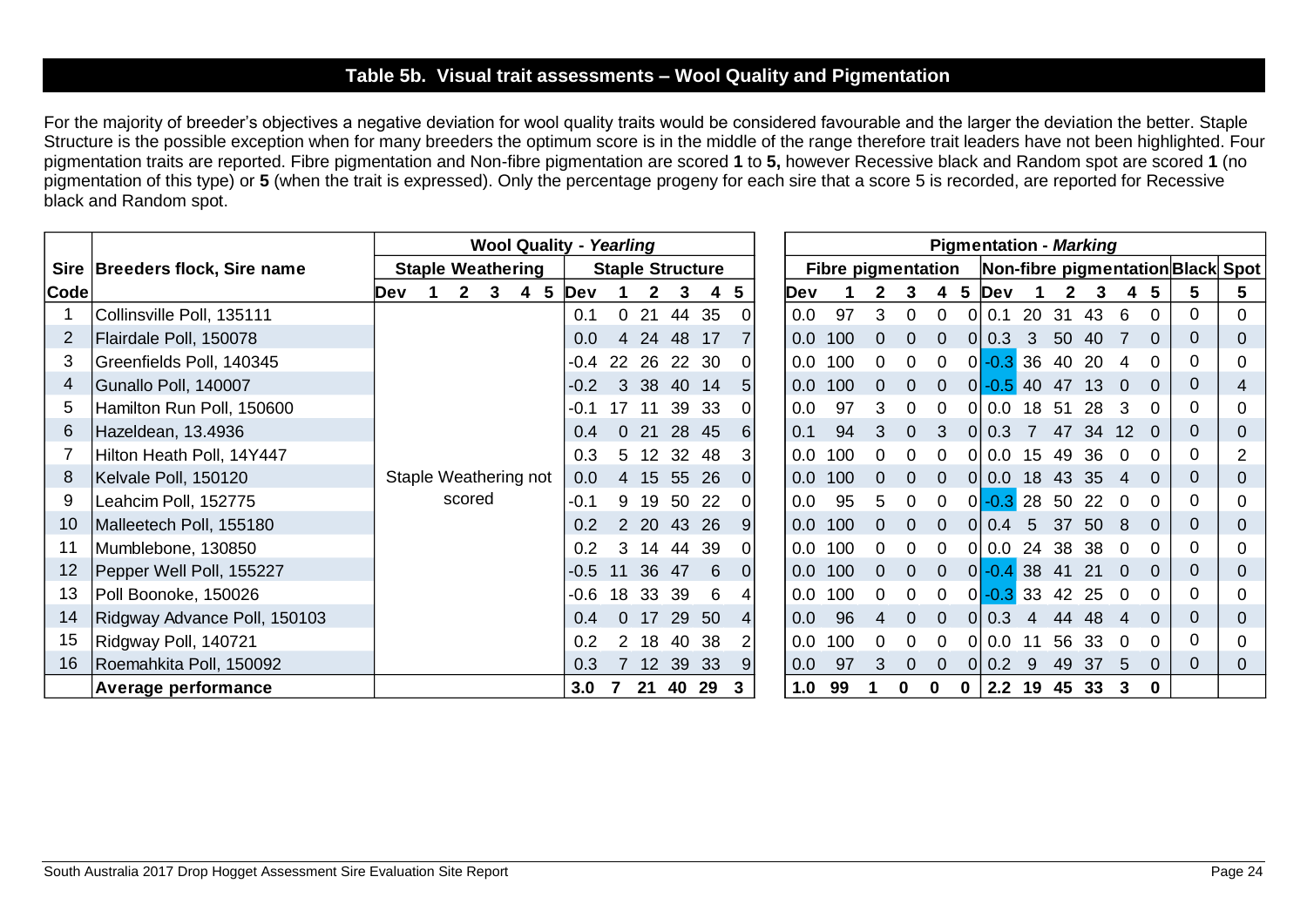#### **Table 5c. Visual trait assessments – Conformation**

Traits are reported as a deviation (Dev) from the average trait score for all progeny. The percentage of a sire's progeny assessed for each score is also reported. No adjustments are made to the data to improve the accuracy of the results as is the case with sire means or breeding values.

For the majority of breeder's objectives a negative deviation would be considered favourable and the larger the deviation the better. Face cover is the possible exception when for many breeders the optimum score is in the middle of the range therefore trait leaders have not been highlighted.

|             |                                  | <b>Conformation - Yearling</b> |     |     |  |   |                |        |                      |          |     |          |    |           |                          |          |    |                  |   |              |   |    |                   |     |                     |     |     |                     |    |  |
|-------------|----------------------------------|--------------------------------|-----|-----|--|---|----------------|--------|----------------------|----------|-----|----------|----|-----------|--------------------------|----------|----|------------------|---|--------------|---|----|-------------------|-----|---------------------|-----|-----|---------------------|----|--|
|             | Sire   Breeders flock, Sire name |                                |     | Jaw |  |   |                |        | <b>Legs and Feet</b> |          |     |          |    |           | <b>Shoulder and Back</b> |          |    |                  |   |              |   |    | <b>Face Cover</b> |     |                     |     |     | <b>Body Wrinkle</b> |    |  |
| <b>Code</b> |                                  | Dev                            |     |     |  | 4 | 5              | Dev    |                      |          |     |          | 5  | Dev       |                          |          |    |                  | 5 | Dev          |   |    |                   |     | 5Dev                |     |     |                     | 45 |  |
|             | Collinsville Poll, 135111        | 0.0                            | 100 |     |  |   | $\Omega$       | $-0.3$ | 76                   |          | 24  | $\Omega$ |    | $0\,0.3$  | 69                       |          | 31 | $\Omega$         |   | $-0.2$       | 0 | 15 | 74                | 5   | 6 0.4               | 34  | 44  |                     | 10 |  |
|             | Flairdale Poll, 150078           | 0.0                            | 100 |     |  |   |                | 0.0    | 66                   |          | 31  |          | 3  | 0.2       | 78                       |          | 17 |                  |   | 5 0.2        |   |    | 52                | 45  | 0 <sub>1</sub> 0.2  | 35  | .52 |                     |    |  |
| 3           | Greenfields Poll, 140345         | 0.0                            | 96  |     |  |   |                |        |                      |          | 26  | 0        |    | $-0.1$    | -87                      |          | 13 |                  |   | $0\vert 0.3$ |   |    | 57                | 30  | $13 - 0.2$          | 65  | 30  |                     |    |  |
| 4           | Gunallo Poll, 140007             | 0.1                            | 95  |     |  |   |                |        | 64                   |          | 24  |          | 10 | $-0.1$    | 85                       |          | 15 | 0                |   | 0 0.1        |   |    | 67                | -21 | $-0.1$              | 59  |     |                     |    |  |
| 5           | Hamilton Run Poll, 150600        | 0.0                            | 100 |     |  |   | $\Omega$       | 0.2    | 56                   |          | -42 | 2        |    | $0 - 0.2$ | -91                      |          | 9  |                  |   | $0 - 0.1$    | 0 | 5. | 78                | 17  | $0 - 0.3$           |     | 29  |                     |    |  |
| 6           | Hazeldean, 13.4936               | 0.1                            |     |     |  |   |                |        | 59                   | 10       | 24  |          |    | 0.1       | 78                       |          | 22 |                  |   | $0\vert 0.2$ |   |    | 55                | -41 | 410.5               | 30  |     |                     |    |  |
|             | Hilton Heath Poll, 14Y447        | 0.0                            | 100 |     |  |   |                | 0.3    | -57                  |          | 32  |          |    | 0.1       | 75                       |          | 25 |                  |   | $0\,0.3$     | 3 |    | 45                | 38  | 12 0.5              | 35  | 35  |                     |    |  |
| 8           | Kelvale Poll, 150120             | 0.0                            | 100 |     |  |   |                |        | .57                  |          | 30  | $\Omega$ |    |           | 98                       |          |    |                  |   | $0 - 0.1$    |   |    | 72                | 19  | $[0 -0.4]$          | 79  |     |                     |    |  |
| 9           | Leahcim Poll, 152775             | 0.0                            | 100 |     |  |   |                | $-0.3$ | -81                  |          |     |          |    | $-0.1$    | 84                       |          | 16 | 0                |   | 0 0.0        |   |    | 67                | 25  | $2 - 0.2$           | 66  | 28  |                     |    |  |
| 10          | Malleetech Poll, 155180          | 0.0                            | 100 |     |  |   |                |        | 43                   |          | 43  | 3        |    | 0.5       | 58                       |          | 42 |                  |   | $0 - 0.1$    |   |    | 74                | 17  | 3 0.5               | 21  | 55  | 18                  |    |  |
| 11          | Mumblebone, 130850               | 0.0                            | 100 |     |  |   |                | $-0.2$ | 78                   |          | 19  |          | 3  | $-0.1$    | 88                       |          | 12 |                  |   | $0 - 0.5$    | 8 |    | 72                | 6   | $0 - 0.3$           | 74  | 26  |                     |    |  |
| 12          | Pepper Well Poll, 155227         | 0.0                            | 100 |     |  |   | $\overline{0}$ | -04    | 81                   | $\Omega$ | 19  | $\theta$ |    | $0 - 0.1$ | 89                       | $\Omega$ | 11 | $\Omega$         |   | $0 - 0.3$    | 8 | 8  | 67                | 17  | $0 - 0.2$           | 67  | 28  |                     |    |  |
| 13          | Poll Boonoke, 150026             | 0.0                            | 100 |     |  |   |                | . N V  | 70                   |          | 21  | 3        | 6  | 0.2       | 73                       |          | 27 | 0                |   | 010.1        |   |    | 76                | 18  | $6 - 0.2$           | 73  |     |                     |    |  |
| 14          | Ridgway Advance Poll, 150103     | 0.0                            | 100 |     |  |   |                | 0.0    | -67                  |          | 29  | $\Omega$ | 4  | $-0.1$    | -87                      |          | 13 |                  |   | 0 0.0        |   |    | 79                | 17  | $4 - 0.1$           | -61 |     |                     |    |  |
| 15          | Ridgway Poll, 140721             | 0.0                            | 100 |     |  |   |                | 0.0    | 68                   |          | 28  |          |    | -0.2      | -94                      |          |    |                  |   | 0 0.0        |   |    | 57                |     | $20 \t10 \cdot 0.3$ | 74  |     |                     |    |  |
| 16          | Roemahkita Poll, 150092          | 0.0                            | 100 |     |  |   |                |        | -91                  |          |     |          |    | $6 0.0$   | 79                       |          | 21 | $\left( \right)$ |   | 010.1        |   |    | -61               | -21 | 0.2                 | 48  |     |                     |    |  |
|             | Average performance              | 1.0                            | 100 |     |  |   |                |        | 68                   |          | 26  |          | 51 | 1.4       | 82                       |          | 18 |                  |   | 3.2          |   |    | 66                | 22  | 1.6                 | 56  | 33  |                     |    |  |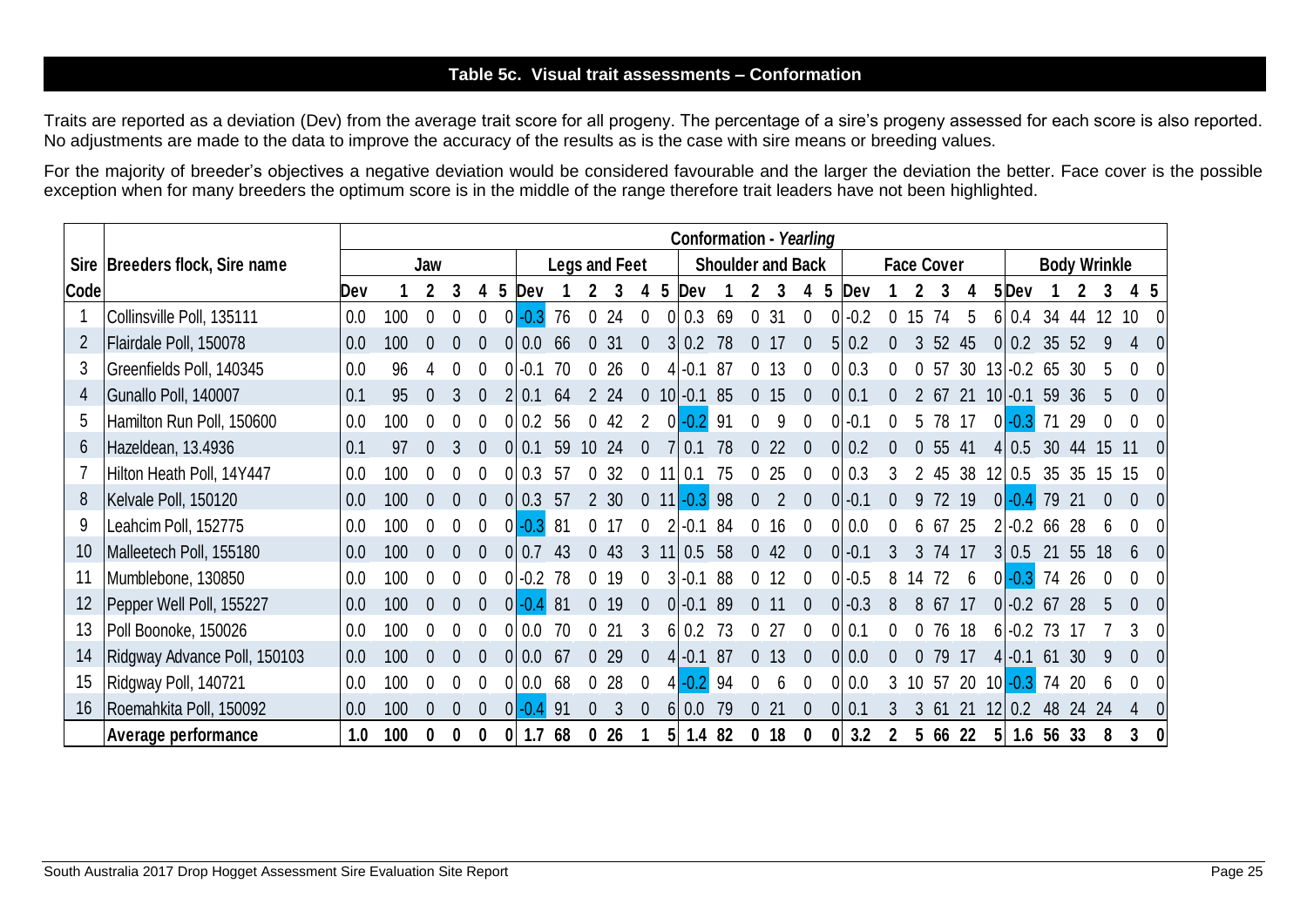## **Table 5d. Visual trait assessments – Breech**

Traits are reported as a deviation (Dev) from the average trait score for all progeny. The percentage of a sire's progeny assessed for each score is also reported. No adjustments are made to the data to improve the accuracy of the results as is the case with sire means or breeding values.

For the majority of breeder's objectives, a negative deviation would be considered favourable and the larger the deviation the better.

|                |                                  | <b>Breech Visual Traits</b> |             |                |                     |    |                       |        |    |                |               |                |                |  |  |
|----------------|----------------------------------|-----------------------------|-------------|----------------|---------------------|----|-----------------------|--------|----|----------------|---------------|----------------|----------------|--|--|
|                |                                  |                             |             |                | <b>Breech Cover</b> |    | <b>Breech Wrinkle</b> |        |    |                |               |                |                |  |  |
| Sire           | <b>Breeders flock, Sire name</b> |                             |             |                | <b>Marking</b>      |    | <b>Marking</b>        |        |    |                |               |                |                |  |  |
| Code           |                                  | Dev                         |             | $\mathbf{2}$   | 3                   | 4  | 5                     | Dev    |    | $\mathbf{2}$   | 3             | 4              | 5              |  |  |
| 1              | Collinsville Poll, 135111        | $-0.2$                      | $\mathbf 0$ | 6              | 43                  | 43 | 6                     | $-0.1$ | 80 | 14             | 3             | 0              | $\mathbf 0$    |  |  |
| $\overline{2}$ | Flairdale Poll, 150078           | 0.1                         | $\Omega$    | $\overline{7}$ | 30                  | 50 | 13                    | 0.2    | 67 | 23             | 10            | $\Omega$       | $\overline{0}$ |  |  |
| 3              | Greenfields Poll, 140345         | $-0.3$                      | 0           | 4              | 52                  | 32 | 8                     | 0.0    | 72 | 16             | 8             | $\Omega$       | $\Omega$       |  |  |
| 4              | Gunallo Poll, 140007             | 0.1                         | $\Omega$    | $\overline{2}$ | 33                  | 56 | 9                     | $-0.2$ | 91 | 9              | $\Omega$      | $\overline{0}$ | $\Omega$       |  |  |
| 5              | Hamilton Run Poll, 150600        | 0.0                         | $\Omega$    | 0              | 44                  | 49 | 7                     | $-0.1$ | 90 | 8              | $\mathcal{P}$ | $\mathbf 0$    | $\Omega$       |  |  |
| 6              | Hazeldean, 13.4936               | 0.1                         | $\Omega$    | $\Omega$       | 38                  | 50 | 12                    | 0.3    | 62 | 22             | 12            | $\overline{4}$ | $\overline{0}$ |  |  |
| 7              | Hilton Heath Poll, 14Y447        | 0.0                         | 3           | 0              | 33                  | 60 | 4                     | 0.3    | 64 | 22             | 9             | 5              | $\mathbf 0$    |  |  |
| 8              | Kelvale Poll, 150120             | 0.2                         | $\Omega$    | 2              | 20                  | 76 | 2                     | $-0.2$ | 96 | 4              | $\Omega$      | $\Omega$       | $\Omega$       |  |  |
| 9              | Leahcim Poll, 152775             | 0.0                         | $\Omega$    | 2              | 38                  | 55 | 5                     | 0.2    | 75 | 18             | 3             | 2              | $\overline{2}$ |  |  |
| 10             | Malleetech Poll, 155180          | 0.0                         | $\Omega$    | 3              | 39                  | 55 | 3                     | 0.0    | 84 | 11             | 5             | $\overline{0}$ | $\Omega$       |  |  |
| 11             | Mumblebone, 130850               | 0.1                         | $\Omega$    | 3              | 38                  | 49 | 10                    | $-0.1$ | 87 | 13             | 0             | 0              | $\Omega$       |  |  |
| 12             | Pepper Well Poll, 155227         | 0.0                         | $\Omega$    | $\Omega$       | 38                  | 59 | 3                     | $-0.1$ | 84 | 14             | 2             | $\Omega$       | $\Omega$       |  |  |
| 13             | Poll Boonoke, 150026             | 0.0                         | 0           | 3              | 47                  | 42 | 8                     | 0.0    | 83 | 11             | 6             | $\Omega$       | $\Omega$       |  |  |
| 14             | Ridgway Advance Poll, 150103     | -0.1                        | $\Omega$    | $\mathbf 0$    | 56                  | 36 | 8                     | $-0.2$ | 96 | $\overline{4}$ | $\Omega$      | $\overline{0}$ | $\Omega$       |  |  |
| 15             | Ridgway Poll, 140721             | $-0.2$                      | $\Omega$    | 3              | 42                  | 49 | 2                     | $-0.1$ | 80 | 13             | 3             | 0              | $\mathbf 0$    |  |  |
| 16             | Roemahkita Poll, 150092          | 0.1                         | $\Omega$    | 3              | 31                  | 57 | 9                     | 0.1    | 74 | 20             | 3             | 3              | $\mathbf 0$    |  |  |
|                | <b>Average performance</b>       | 3.6                         | 0           | $\overline{2}$ | 39                  | 51 | $\overline{7}$        | 1.2    | 80 | 14             | 4             | 1              | $\bf{0}$       |  |  |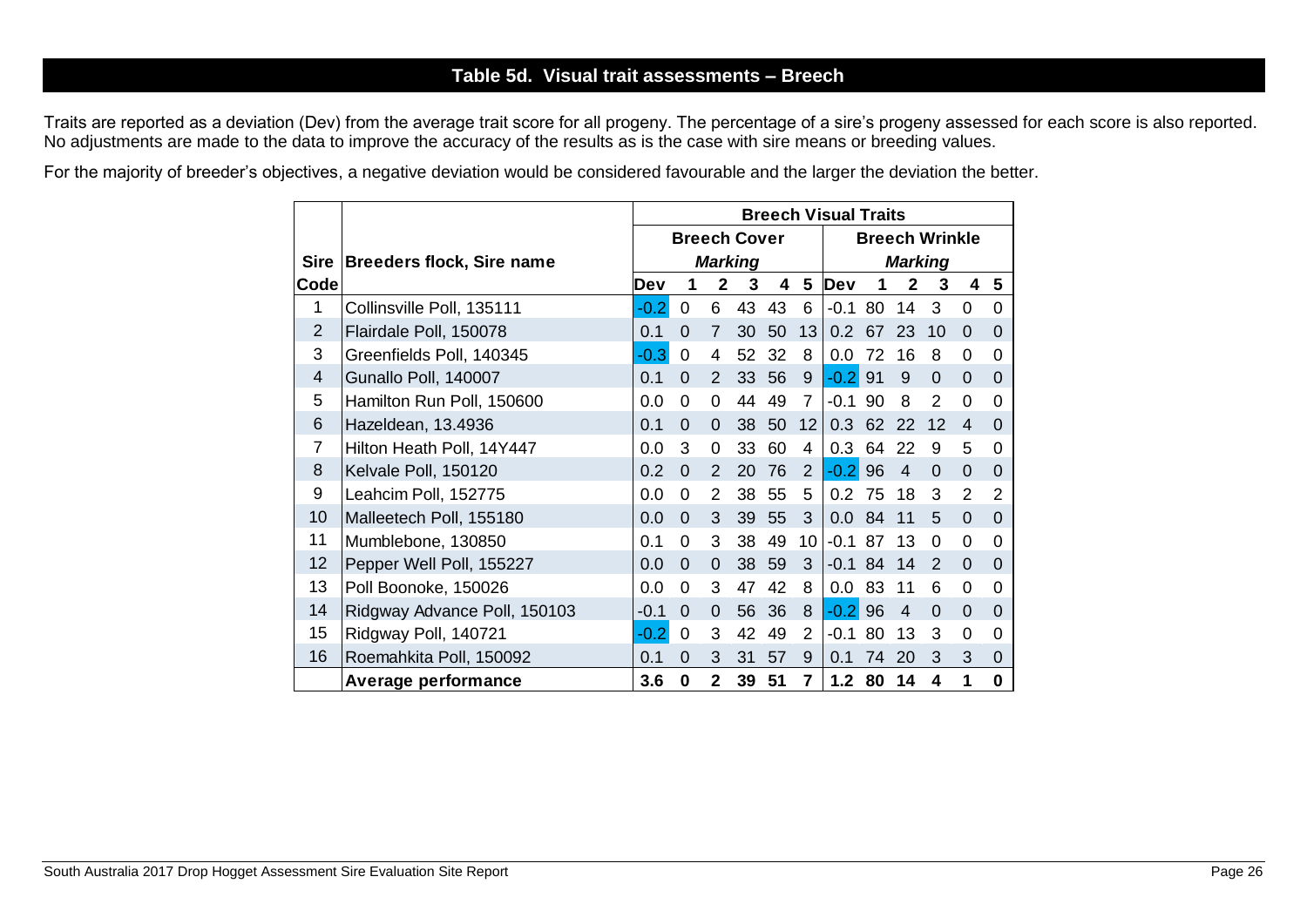#### **Understanding the Results – Further Information**

#### **Accuracy of Flock Breeding Values**

Flock Breeding Values (FBVs) are reported by Sheep Genetics (SG). FBVs express the expected performance of progeny of a sire relative to another sire in the evaluation when mated to the same standard of ewes. FBVs improve the accuracy of sire results because they account for the association between traits, adjustment for birth effects and the number of progeny a sire has in the analysis.

*True* Breeding Values would be achieved if the number of progeny evaluated for each sire were infinite. Because the number of progeny in the evaluation is not infinite, performance shown in this report is described as *Flock* Breeding Values.

Without progeny test information the correlation between the *Flock* and *True* Breeding Value of sires from different sources would be zero (0.0%). The correlation between *Flock* and *True* Breeding Value improves rapidly from 0.0% with no progeny to 77% with 10 progeny. The rate of improvement in correlation slows from 86% with 20 progeny, to 90% with 30 progeny and 92% with 40 progeny. With an infinite population the correlation is 100%. Note that the correlation used in the above example is for a trait such as fibre diameter with a high heritability (0.5).

A heritability of 0.5 indicates that half or 50% of the measured performance is passed onto offspring. A heritability of 0.35 indicates 35% is passed on. The FBVs that are shown in this report have already accounted for heritability and therefore describe the performance that can be expected from a sire's progeny.

#### **Link Sires**

Link sires provide the 'genetic link' between sire evaluation sites located across Australia to allow all sires entered in these site evaluations to have their performance reported relative to each other in Merino Superior Sires. Merino Superior Sires reports sires from across all effectively linked sire evaluation sites and across all evaluations at these sites. Link sires are therefore a vital component of the sire evaluation.

To be used as a link a sire must have at least 25 progeny assessed at 1st Assessment at one accredited site. Site reports provide valuable information not reported in Merino Superior Sires however Merino Superior Sires reports the performance of a large number of sires which can provide a wider perspective of the elite sires available across many flocks in Australia.

#### **Calculation of Combined Information**

Combined measured trait performance is calculated as Index – 100. Three different index options are provided to cater for breeders' different breeding objectives.

```
Combined visual trait performance is calculated as:
      (Classer's Visual Grade Tops% – Culls%)/5,
expressed as a deviation from average
      (average Tops% – average Culls%)/5.
```
#### Example

#### Sire's performance:

- $\Box$  AMSEA DP+ Index value = 119.7
- $\Box$  Tops% = 25.5 (average Tops% = 25.1)
- $\Box$  Culls% = 17.6 (average Culls% = 16.4)

Combined Measured =  $119.7.0 - 100 = 19.7$ Combined Visual =  $((25.5 - 17.6)/5) - ((25.1 - 16.4)/5)$  $= 7.9/5 - 8.7/5$  $= 1.58 - 1.74 = -0.1$